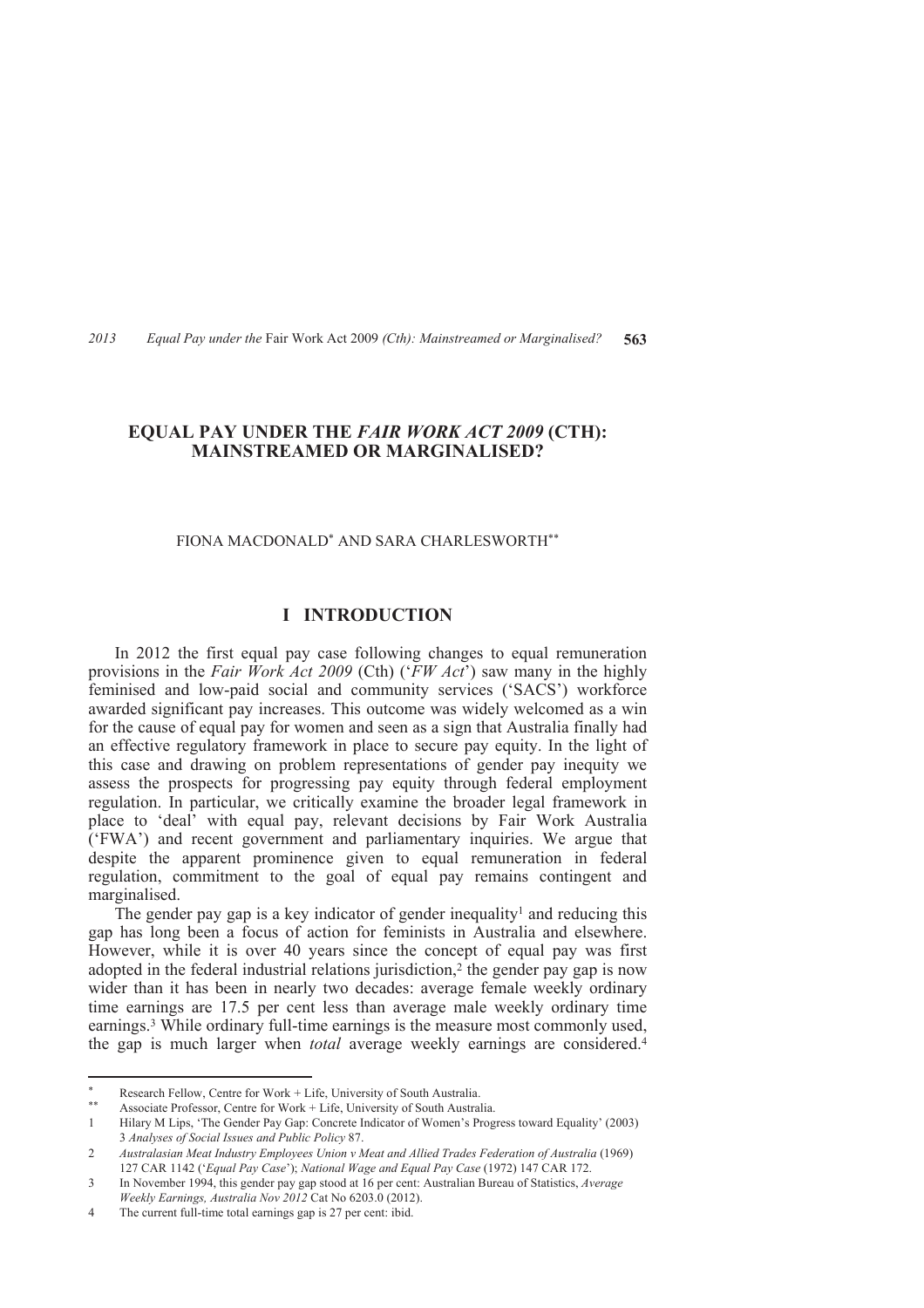Further, this measure does not take account of the pay rates of the 47 per cent of female employees who work part-time.<sup>5</sup> As such the full-time ordinary time pay gap measure is clearly an imprecise indicator of the nature and extent of gender pay inequity in the Australian labour force.<sup>6</sup> A similar level of imprecision exists when it comes to understandings of and approaches to addressing pay inequity in the Australian context.

Over the last decade or so there have been some significant developments in some Australian states' industrial relations jurisdictions related to addressing gender pay inequity.<sup>7</sup> However, it is only recently that the issue has been a renewed focus of public policy and regulatory reform at the federal level: a parliamentary inquiry into pay equity was held in 2008–9, new equal remuneration provisions were included in the *FW Act* and improving equal remuneration is an object of the new *Workplace Gender Equality Act 2012* (Cth) ('*WGE Act*').

Our aim in this paper is to assess the practical potential of the provisions in the *FW Act* that address gender pay inequity. While equal remuneration provisions have existed in industrial relations legislation since 1993, the concept of equal remuneration remains contested and what is required to demonstrate *unequal remuneration has shifted over time. The understanding of equal pay that* we adopt as the benchmark for our evaluation of contemporary regulation is consistent with the definition used by the Queensland Government in its submission to the federal House of Representatives inquiry into pay equity ('the Pay Equity Inquiry'):

Pay equity is simply the notion that women should be fairly remunerated for their contribution in paid work and that gender should not influence remuneration. The concept of pay equity, however, has a larger application than … equal pay for the same work … in that it attempts to consider the wide range of issues underlying and contributing to the earnings gap between men and women. These issues include entrenched historical practices, the invisibility of women's skills, the lack of a powerful presence in the industrial system, and the way that 'work' and how we value work is understood and interpreted in the industrial system.<sup>8</sup>

<sup>5</sup> Australian Bureau of Statistics, *Labour Force, Australia Dec 2012* Cat No 6202.0 (2012).

<sup>6</sup> Patricia Todd and Alison Preston, 'Gender Pay Equity in Australia: Where Are We Now and Where Are We Heading?' (2012) 38 *Australian Bulletin of Labour* 251.

<sup>7</sup> The terms 'equal pay', 'pay equity' and 'equal remuneration', which are variously employed in Australian regulation, are all used in this paper to refer to 'equal pay for work of equal value'.

<sup>8</sup> Queensland Government, Submission No 135 to House of Representatives Standing Committee on Employment and Workplace Relations, Parliament of Australia, *Inquiry into Pay Equity and Associated Issues Related to Increasing Female Participation in the Workforce*, 25 November 2008, 4.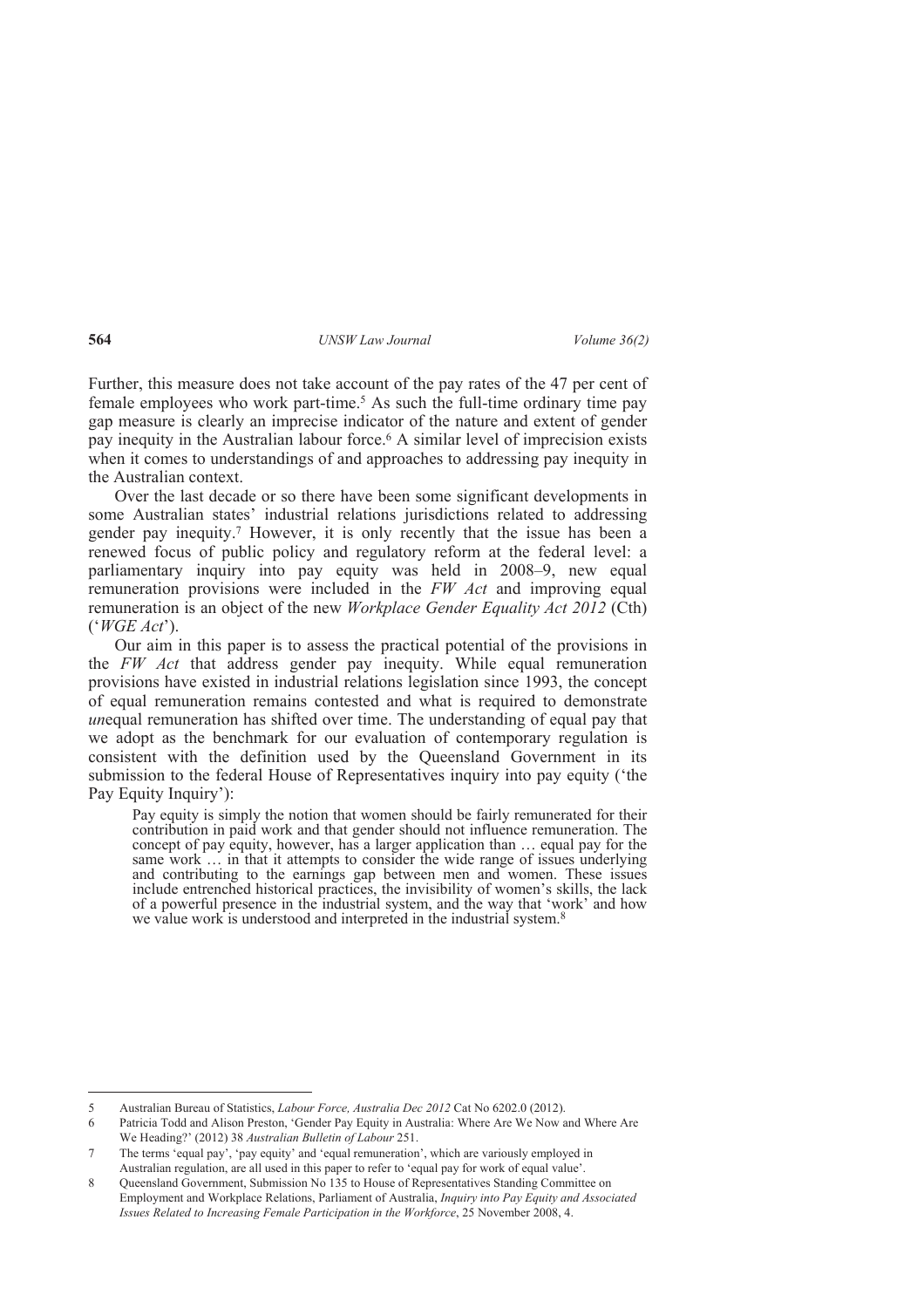This description may not capture the full range of factors that contribute to the pay gap between men and women.<sup>9</sup> Nevertheless it is in keeping with our understanding of the pay equity 'problem' as one of the undervaluation of work performed by women – *because* it is performed by women – that has institutional bases and is part of broader structural discrimination and systemic gender inequality. The above description also suggests some of the ways in which conceptions of the problem of unequal pay may differ and highlights the centrality of the industrial relations jurisdiction, both of which are central to our evaluation of current policy approaches and legislative frameworks.

The method we adopt in undertaking our analysis and assessment of current policy and legislative provisions draws on the work of feminist theorists who adopt discursive approaches to politics and policy-making which provide theoretical tools for considering discursive constructions of concepts such as equal pay and unequal pay. Carol Bacchi's approach to policy analysis is based on critical discourse analysis and asks 'what is the problem represented to be'?<sup>10</sup> Bacchi sees her approach as distinguished from conventional policy analysis by its lack of any assumption that policies are 'responses' to fixed problems; rather, she argues policy actors give shape to problems in the ways they describe them and in the proposals they put forward to 'solve' them.11 Thus 'problem representations' are actively created by governments and others and they constitute a form of political intervention. From this perspective, policies are constitutive or productive. The policies themselves create different impressions of what a 'problem' entails and offer particular solutions, and they have effects on how people think about the issues. By probing representations of both the concerns and the causes of a problem it is possible to expose the meaningcreation in policy processes and policy design, bringing taken-for-granted assumptions and silences into the open and widening agendas to include neglected implications.12 In this view the meanings of social problems and policies are not fixed but are subject to differing interpretations due to continual political pressures and it is important to analyse the ways in which social problems are represented.

<sup>9</sup> Such factors include social expectations and gendered assumptions about the role of women as workers, parents and carers; women's disproportionate participation in part-time and casual employment; the invisibility of women's skills and under-recognition of their qualifications; women's more precarious attachment to the workforce; industry and occupational composition and segregation; women's concentration in award-reliant employment with less opportunity to collectively bargain for higher wages; and treatment by industrial tribunals and regulation. See, eg, House of Representatives Standing Committee on Employment and Workplace Relations, Parliament of Australia, *Making It Fair: Pay Equity and Associated Issues Related to Increasing Female Participation in the Workforce* (2009) 8–10.

<sup>10</sup> Carol Bacchi, *Women, Policy and Politics: The Construction of Policy Problems* (Sage, 1999) 1. See also Carol Bacchi, *Analysing Policy: What's the Problem Represented to Be?* (Pearson Education, 2009) 1– 24; Carol Bacchi and Joan Eveline, *Mainstreaming Politics: Gendering Practices and Feminist Theory* (University of Adelaide Press, 2010) 111 ff.

<sup>11</sup> Bacchi, *Analysing Policy*, above n 10, 1 ff.

<sup>12</sup> Ibid 5–8.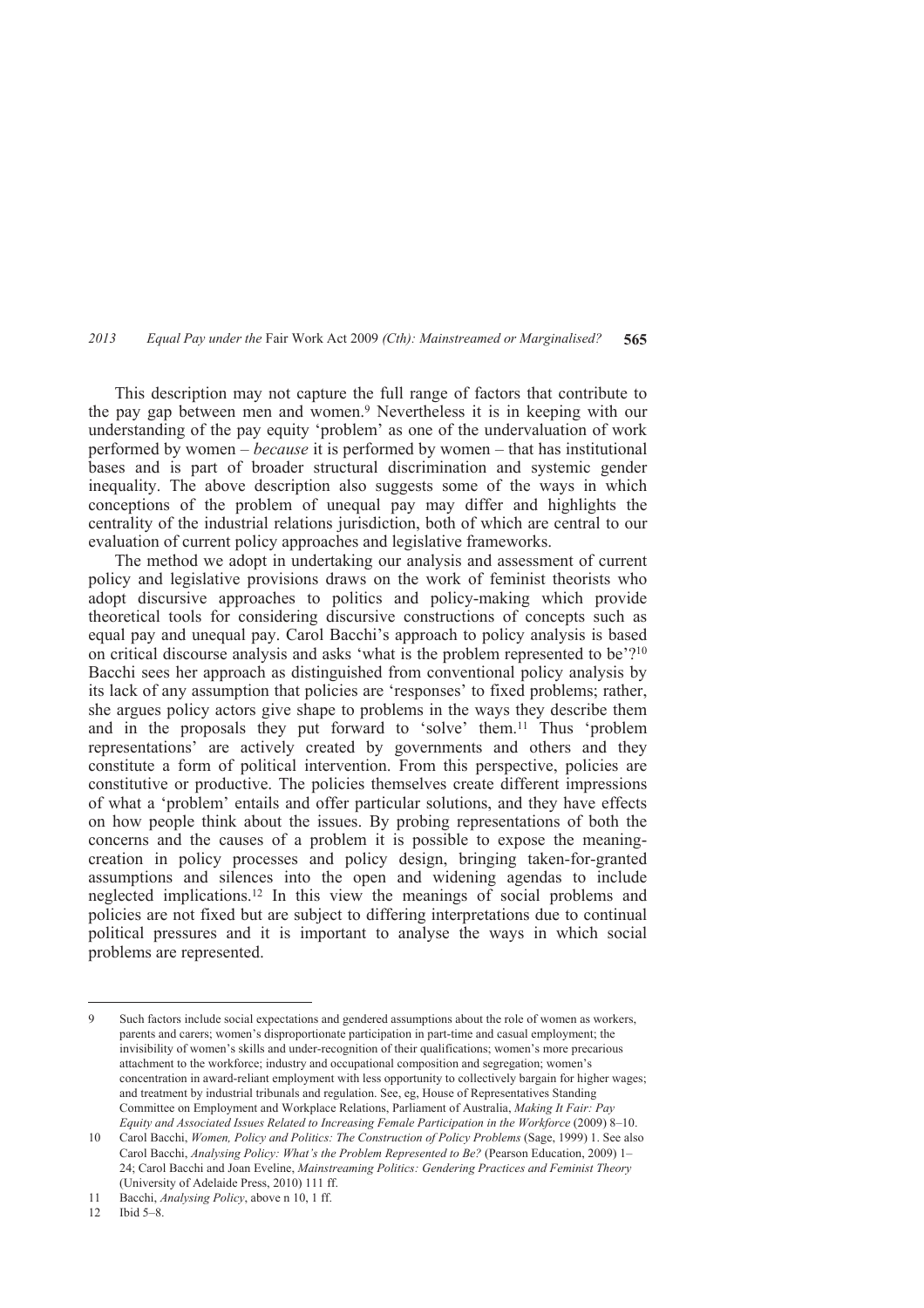Following Bacchi, European feminist scholars have adopted some additional dimensions of problem representation in their discursive analyses of gender equality policies and policy-making. In addition to asking 'what is the problem represented to be', Verloo, Meier and Lombardo identify a range of other representations including: 'who caused the problem', 'who is deemed to face the problem', 'who should solve it' and 'to what extent are gender and intersectionality ... related to the problem and its solution'.13 A crucial aspect of this approach is the identification of who has a voice in defining problems and solutions.<sup>14</sup>

While we draw on these approaches to analyse problem representations of pay inequity, our evaluation of legislative frameworks also requires the articulation of an idea of gender equality against which to assess both the frameworks and their practical potential. The normative understanding of gender equality adopted here is of a substantive equality that requires attention to the institutional bases of inequality through identification and remediation of systemic inequality to transform current gendered arrangements which disadvantage women.<sup>15</sup>

In this paper we analyse the problem representations of gender pay inequity evident in the various federal regulatory frameworks that govern employment arrangements in Australia. Policies relating to equal pay are not confined to this sphere, reflecting understandings of the unequal pay problem as part of a broader gendered social and economic structure. For example, long-standing strategies directed to changing girls' and women's career and job choices construct gendered occupational segregation as partly a problem of social norms governing individual choices.16 Nevertheless, employment regulation is a key site for interventions around unequal pay.

We consider the representation of the equal pay problem in equal remuneration provisions in the *FW Act*, in some key decisions of the industrial tribunal, FWA,17 in the implementation review of the *FW Act* and in written submissions by the industrial parties, the federal government and women's civil society organisations. However, we first briefly consider other federal gender equality regulation that can deal with the issue of pay inequity.

 $\overline{a}$ 13 Mieke Verloo, Petra Meier and Emanuela Lombardo, 'Stretching and Bending Gender Equality: A Discursive Politics Approach' in Emanuela Lombardo, Petra Meier and Mieke Verloo (eds) *The Discursive Politics of Gender Equality: Stretching, Bending and Policy-Making* (Routledge, 2009) 9–10.

<sup>14</sup> Ibid 10.

<sup>15</sup> Linda Dickens, 'Re-Regulation for Gender Equality: From "Either/Or" to Both' (2006) 37 *Industrial Relations Journal* 304; Sandra Fredman, *Human Rights Transformed: Positive Rights and Positive Duties* (Oxford University Press, 2008) 177–80.

<sup>16</sup> See, eg, Abigail Powell, Andrew Dainty and Barbara Bagilhole, 'Gender Stereotypes among Women Engineering and Technology Students in the UK: Lessons from Career Choice Narratives' (2012) 37 *European Journal of Engineering Education* 541.

<sup>17</sup> Fair Work Australia was renamed the Fair Work Commission in January 2013.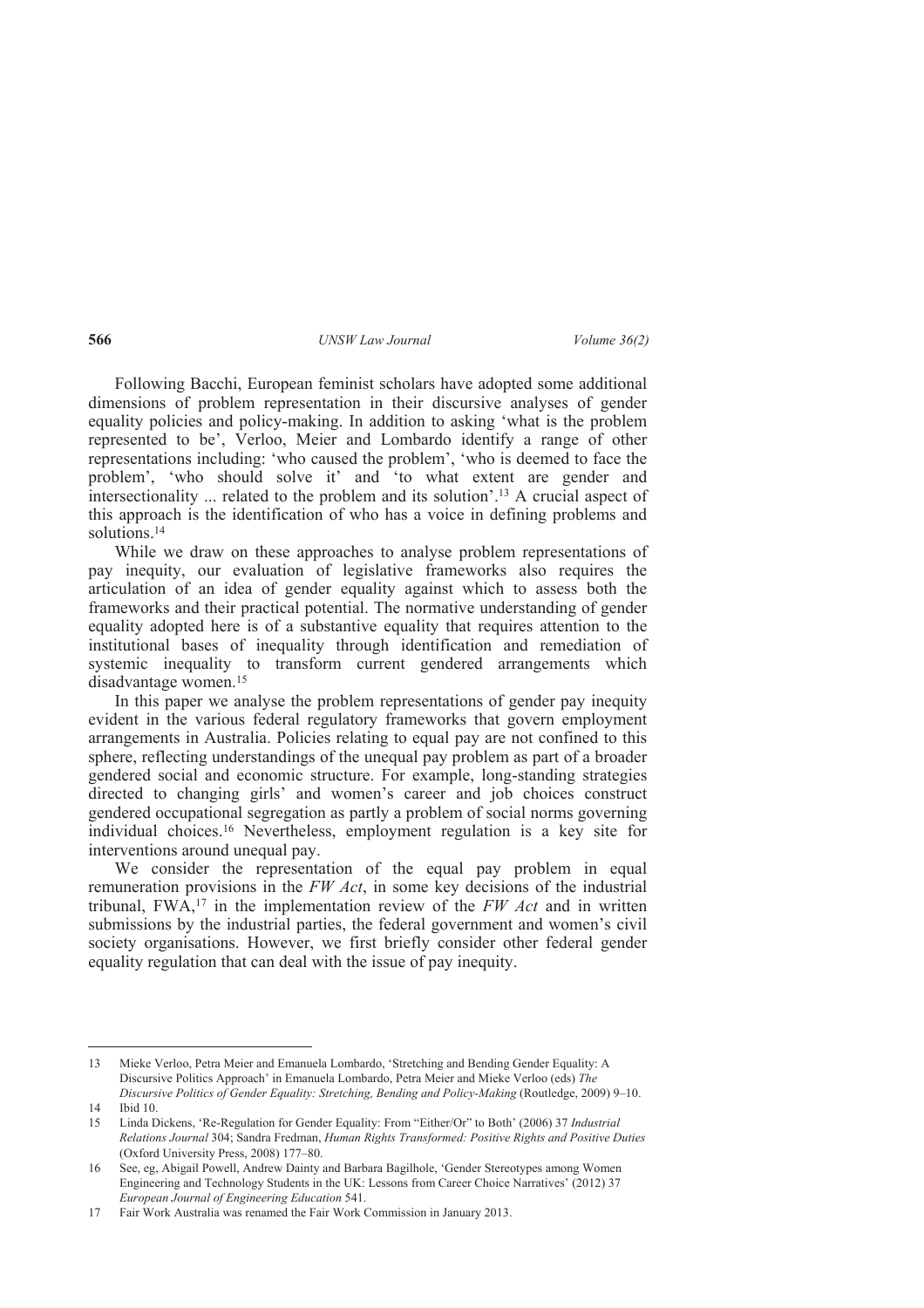# **II FEDERAL GENDER EQUALITY REGULATION AND GENDER PAY INEQUITY**

### **A The** *Sex Discrimination Act 1984* **(Cth)**

The *Sex Discrimination Act 1984* (Cth) ('*SDA*') is the main federal regulation that explicitly addresses gender (in)equality in the area of employment and provides remedies for discriminatory actions against individuals or groups of employees. The enactment of the *SDA* was prompted by Australia's ratification in 1979 of the *Convention on the Elimination of All Forms of Discrimination against Women* ('*CEDAW*').18 Nevertheless the *SDA* drew on a more formal conception of gender equality than in *CEDAW*, constituting the problem of direct sex discrimination as 'unequal opportunity' measured in terms of 'less favourable' treatment where women and men are similarly situated.<sup>19</sup> The concept of indirect sex discrimination recognises that discrimination can be structural rather than individually based.20 However it also takes the male pattern of life as the norm, making it very difficult to tackle deep-rooted causes of inequality,21 including the production and reproduction of pay inequity.

The *SDA* has had some success, particularly in the normative role it has played and in providing redress for many individual employees who have been discriminated against.<sup>22</sup> However, analyses of case law have highlighted the narrowness and complexity of its operation. The increasingly narrow judicial interpretation of anti-discrimination laws including the *SDA*, <sup>23</sup> together with the individual complaints-based model (it is the complainant who must establish discriminatory behaviour has occurred) and ineffectual enforcement processes have all emerged as major structural problems.<sup>24</sup>

While the *SDA* explicitly prohibits discriminatory conditions of employment, including those that have a discriminatory effect,<sup>25</sup> it has played almost no role in addressing gender pay inequity. An employee would only be able to seek a remedy under the *SDA* where she alleges her remuneration was less than a male employee who was employed by the *same* employer and undertaking similar or comparable work. Unlike in United Kingdom ('UK') law, which also limits pay

<sup>18</sup> Opened for signature 1 March 1980, 1249 UNTS 13 (entered into force 3 September 1981). For a detailed critique of the enactment and operation of the SDA, see Margaret Thornton (ed), *Sex Discrimination in Uncertain Times* (ANU E Press, 2010).

<sup>19</sup> *SDA* s 5(1).

<sup>20</sup> *SDA* s 5(2).

<sup>21</sup> Sylvia Walby, 'Gender (In) Equality and the Future of Work' (Working Paper No 55, Equal Opportunities Commission, 2007).

<sup>22</sup> For a recent evaluation of the effectiveness of the *SDA* from a variety of perspectives, see Thornton, *Sex Discrimination in Uncertain Times*, above n 18.

<sup>23</sup> Beth Gaze, 'The Sex Discrimination Act after Twenty Years: Achievements, Disappointments, Disillusionment and Alternatives' (2004) 27 *University of New South Wales Law Journal* 914; Thornton, *Sex Discrimination in Uncertain Times*, above n 18; Belinda Smith, 'What Kind of Equality Can We Expect from the Fair Work Act?' (2011) 35 *Melbourne University Law Review* 545.

<sup>24</sup> Thornton, *Sex Discrimination in Uncertain Times*, above n 18.

<sup>25</sup> *SDA* s 14 (direct discrimination in employment) and s 7B (indirect discrimination)*.*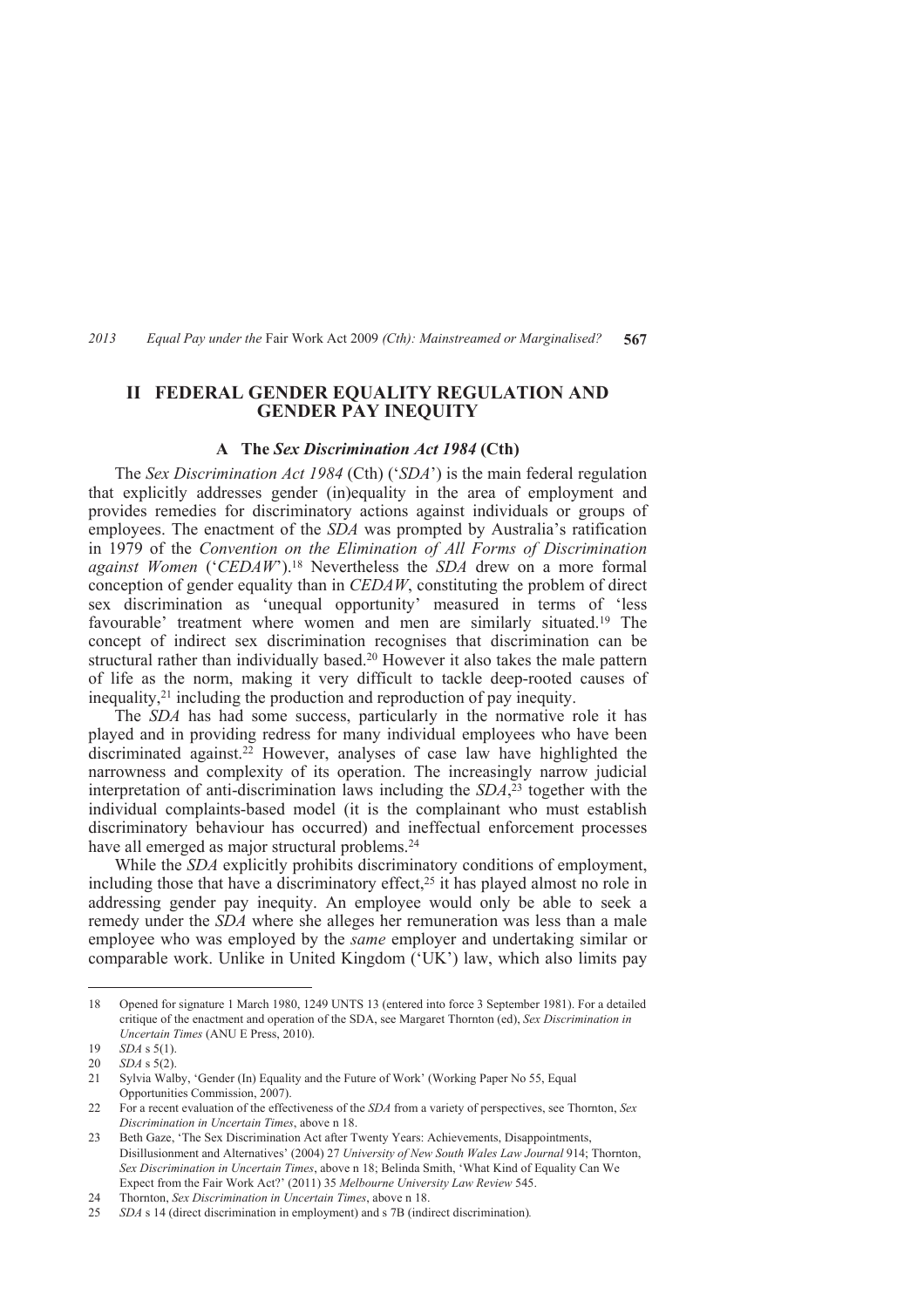equity complaints to those concerning the same employer,<sup>26</sup> there have been very few pay inequity or unequal remuneration cases run under the *SDA*. <sup>27</sup> Even where action has been taken by a large group of employees employed by the same employer, such as in *New South Wales v Amery* (2006) 230 CLR 174 ('*Amery*'), which originated in the New South Wales ('NSW') anti-discrimination jurisdiction, judicial constructions of the 'problem' of pay inequity have not supported positive outcomes.<sup>28</sup> The High Court decision in *Amery* reflects an unquestioned acceptance of the primacy of historic and gendered industrial distinctions between casual and permanent employees, which ultimately trump any rights employees have to pay equity under anti-discrimination law.<sup>29</sup>

While a 2008 Senate Committee inquiry into the effectiveness of the SDA acknowledged fundamental limitations of the enforcement of the SDA by individual complainants, it deferred any changes for further inquiry and review.<sup>30</sup> Employment-related evidence before the committee also raised the persistence of pay inequity as a key gender equality issue.31 However, pay equity was not addressed in the Senate Committee recommendations.

### **B The** *Workplace Gender Equality Act 2012* **(Cth)**

While the *WGE Act* was enacted in November 2012, the reporting requirements of the *Equal Opportunity for Women in the Workplace Act 1999* (Cth) ('*EOWW Act*') effectively remain in place until early 2014. An overview of the operation of the earlier legislation provides a good basis for evaluating the likely effectiveness of the new *WGE Act*. In a government issues paper developed for the review of the *EOWW Act*, the problem of unequal employment opportunity for women is represented first as a problem of women's lower participation in the workforce and secondly as a problem of the gender pay gap or women's low earnings compared to men's.32 The *EOWW Act* identified direct and indirect discrimination and a lack of merit-based treatment of women as the problems requiring resolution. These problems were framed in very narrow terms

<sup>26</sup> This occurs under both the current *Equality Act 2010* (UK) and the former *Equal Pay Act 1970* (UK).

<sup>27</sup> One of the few is *Australian Public Service Association* v *Australian Trade Commission* (1988) EOC 92- 228. In this case five women unsuccessfully claimed they had been indirectly discriminated against on the ground of sex because they did not have access to superannuation benefits and a housing loan subsidy scheme that their male colleagues who were in a higher classification with permanent employment did. The President found that the discrimination was not gender-based, but was based rather on financial, qualification and efficiency considerations and therefore lawful.

<sup>28</sup> For details on this case and critiques of the High Court decision, see Smith, above n 23; Margaret Thornton, 'Sex Discrimination, Courts and Corporate Power' (2008) 36 *Federal Law Review* 31.

<sup>29</sup> Thornton, 'Sex Discrimination, Courts and Corporate Power', above n 28, 47; Smith, above n 23, 554.

<sup>30</sup> Senate Standing Committee on Legal and Constitutional Affairs, Parliament of Australia, *Report of the Inquiry into the Effectiveness of the Sex Discrimination Act 1984 (Cth) in Eliminating Discrimination and Promoting Gender Equality* (2009). Nor does the Human Rights and Equal Opportunity Bill 2012, which consolidates the five federal human rights and anti-discrimination laws, including the SDA, and extends the reach of federal anti-discrimination law beyond the individual complaints system.

<sup>31</sup> Senate Standing Committee on Legal and Constitutional Affairs, above n 30, 53 ff.

<sup>32</sup> Department of Families, Housing, Community Services and Indigenous Affairs, 'Review of the *Equal Opportunity for Women in the Workplace Act 1999*' (Issues Paper, 1 September 2009) 3.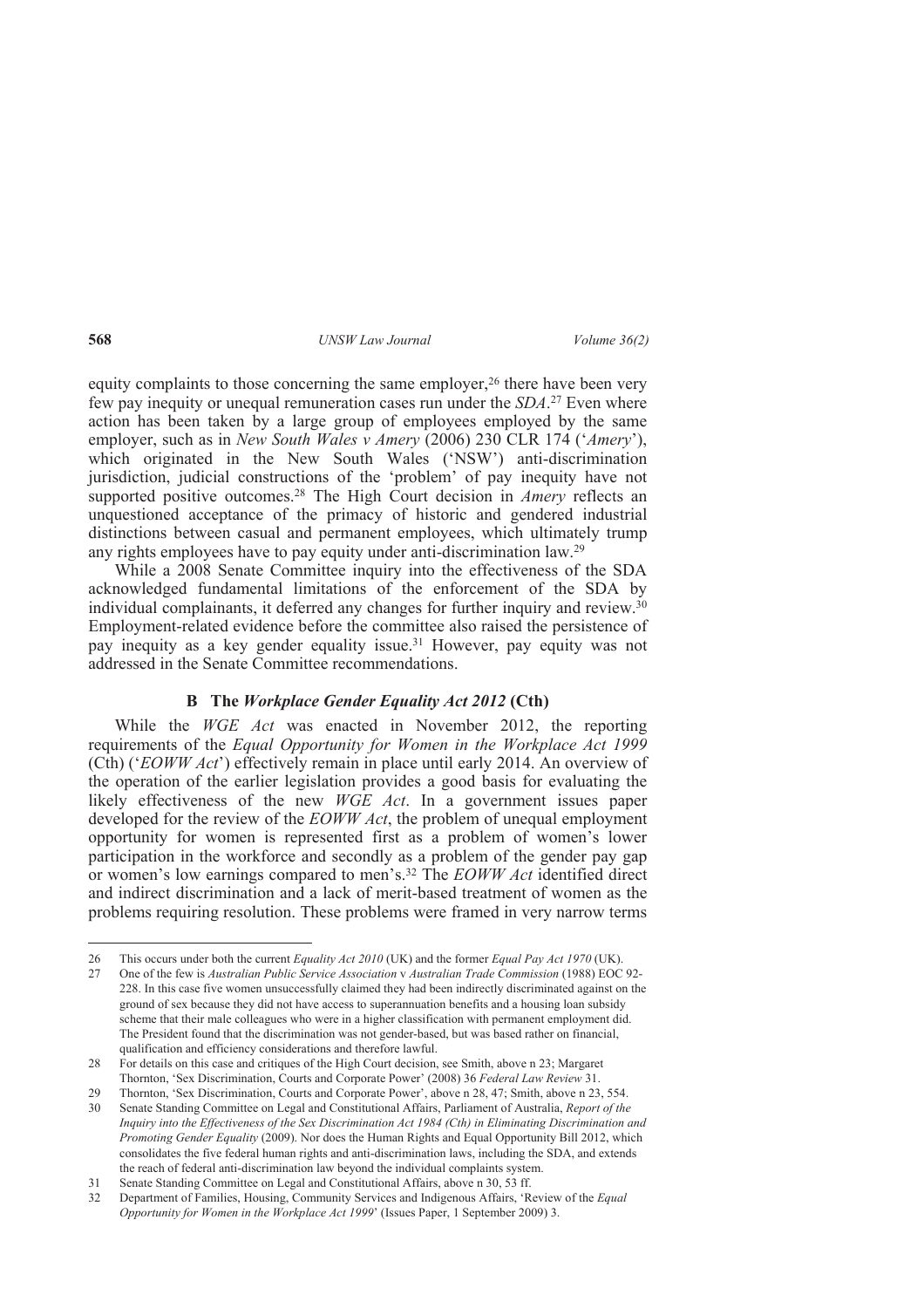in the objects of the *EOWW Act* which were to 'promote' the principle of merit, to 'promote' the elimination of discrimination and provision of equal employment opportunity and to 'foster workplace consultation between employers and employees' on these matters.<sup>33</sup> Thus the problem to be addressed was represented as employers' lack of understanding or awareness, with the solution to the problem being to increase this awareness.

This representation of the problem of gender inequality was reflected in the operations of the *EOWW Act* and in the role played by the administering body, the Equal Opportunity for Women in the Workplace Agency ('EOWA'). The *EOWW Act* had a procedural focus, requiring employers to report on programs rather than outcomes and there were few penalties for failing to lodge a report.<sup>34</sup> EOWA has described itself as a 'light touch regulator' that 'works collaboratively with employers'.35 The agency has strongly emphasised 'the business case' for equal opportunity for women; it has taken an educative approach, including through developing a pay equity tool for organisations wishing to undertake pay equity audits, and it has provided awards as incentives to employers meeting the reporting requirements.<sup>36</sup> In 2011 organisations which sought to be designated an Employer of Choice for Women by EOWA were required to have undertaken a pay equity analysis of their employees.37 However, results of analyses have not been made publically available.

There is little evidence to suggest that the *EOWW Act* has had much positive impact on the gender pay gap and there are reasons for thinking that it is unlikely to have led to any significant gains in this regard. First, the *EOWW Act*, as does the *WGE Act*, applied only to large organisations with 100 or more employees and there is a high level of non-compliance with a reported 34.6 per cent of these employers apparently failing to report.<sup>38</sup> Second, the nature of the reports provided by employers suggests some equal opportunity programs may be

<sup>33</sup> *EOWW Act* s 2A.<br>34 *EOWW Act* ss 13.

<sup>34</sup> *EOWW Act* ss 13, 19. Many scholars pointed to the Act's weak enforcement mechanisms; see, eg, Margaret Thornton, 'Proactive or Reactive? The Senate Report on the Equal Opportunity for Women in the Workplace Amendment Bill 2012 (Cth)' (2012) 25 *Australian Journal of Labour Law* 284, 286–7.

<sup>35</sup> Equal Opportunity for Women in the Workplace Agency, *About EOWA* (June 2012) <http://www.eowa.gov.au/ About\_EOWA.asp*>.*

<sup>36</sup> Glenda Strachan, John Burgess and Lindy Henderson, 'Equal Employment Opportunity Legislation and Policies: The Australian Experience' (2007) 26 *Equal Opportunities International* 527; Equal Opportunity for Women in the Workplace Agency, Submission No 113 to House of Representatives Standing Committee on Employment and Workplace Relations, Parliament of Australia*, Inquiry into Pay Equity and Associated Issues Related to Increasing Female Participation in the Workforce*, 24 September 2008, 13.

<sup>37</sup> Equal Opportunity for Women in the Workplace Agency, *Annual Report 2009/10* (2010) 30.

<sup>38</sup> KPMG, *Review of the Equal Opportunity for Women in the Workplace Act 1999 Consultation Report* (Office for Women, Department of Families, Housing, Community Services and Indigenous Affairs, 2010) 126.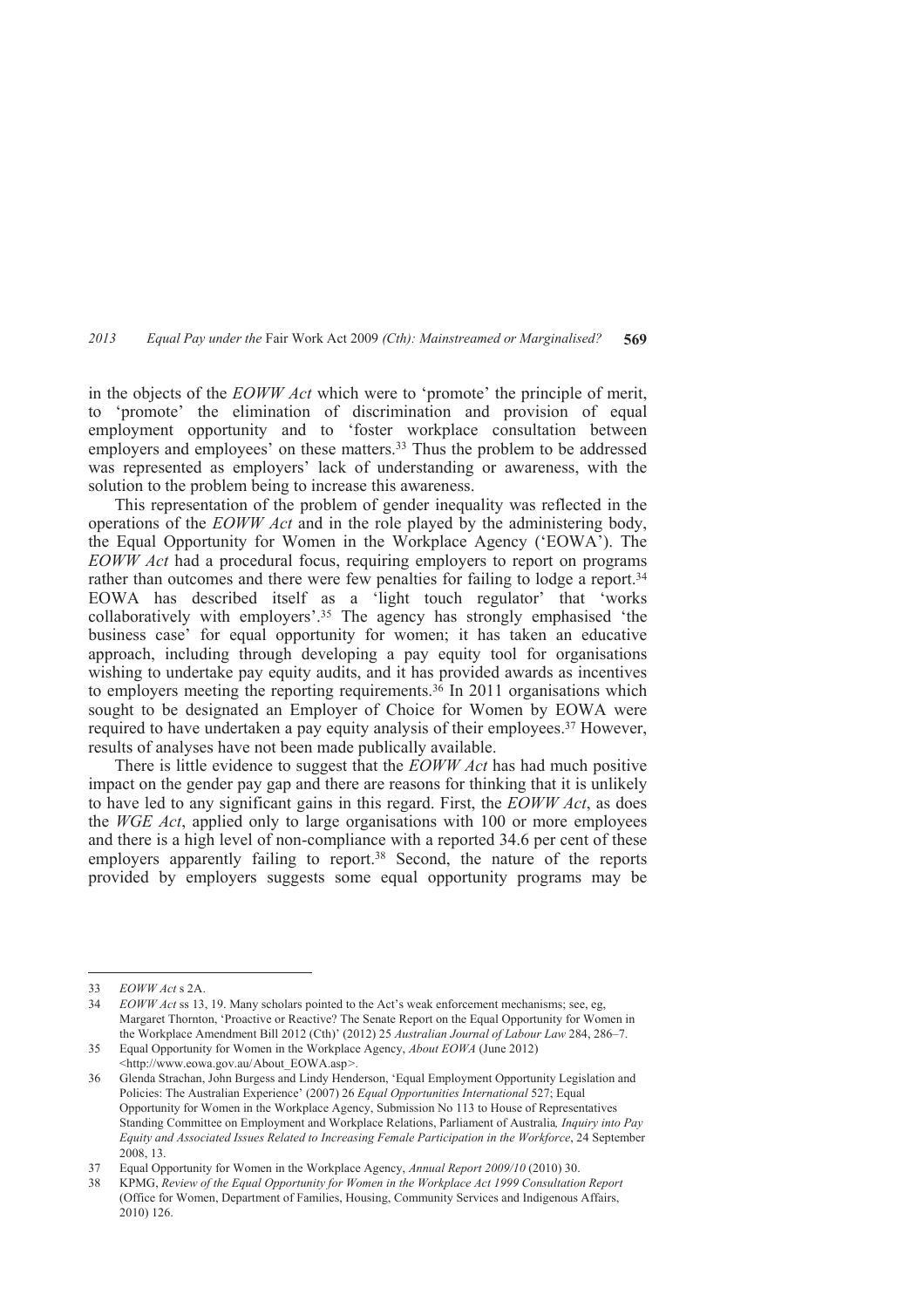notional, and where they address pay equity issues, may do so in a minimal fashion<sup>39</sup>

In the principal objects of the WGE Act the primary 'problems' addressed are expanded and an explicit reference to gender equality – and to pay inequity as an aspect of this – is included in the first object: 'to promote and improve gender equality (including equal remuneration between women and men) in employment and in the workplace'.40 This suggests a representation of the problem as not simply one of awareness, as the goal is not only for promotion of gender equality and equal remuneration but also for their *improvement*. This revised representation of the problem is apparent in a shift to more of an outcomes focus in employer reporting requirements. Under the *WGE Act*, from 2014 employers will be required to report against a framework of 'gender equality indicators', which includes equal remuneration between women and men.<sup>41</sup> While the compliance framework has arguably been strengthened through some increased transparency of reporting there are no new penalties for non-compliance.<sup>42</sup>

The new requirement for employers to report on equal remuneration outcomes suggests a representation of the problem as the persistence of a gender pay gap requiring active intervention beyond simply 'promotion' to employers. At the same time, there is a new emphasis on gender inequality as a barrier to economic efficiency with a principal object of the *WGE Act* being 'to improve the productivity and competitiveness of Australian business through the advancement of gender equality in employment and in the workplace'.43 As Margaret Thornton notes, an economic rationale, which has been present as an element of Australia's equal opportunity legislation since its inception, has now 'become more insistent'.44 This framing of gender inequality as a problem impeding the pursuit of competitiveness and productivity, rather than as a social justice concern or human rights obligation, provides a clear space for compromises to be made in setting standards for equality indicators where businesses or employer groups see equality targets as competing with their own business goals. In the *WGE Act* the goals of addressing unequal pay and gender inequality are represented as contingent on the other priorities of employers and

<sup>39</sup> Erica French and Glenda Strachan, 'Equal Opportunity Outcomes for Women in the Finance Industry in Australia: Evaluating the Merit of EEO Plans' (2007) 45 *Asia Pacific Journal of Human Resources* 314, 323–6; ibid 48–52.

<sup>40</sup> *WGE Act* s 2A(a).

<sup>41</sup> *WGE Act* s 3. See *Workplace Gender Equality (Matters in Relation to Gender Equality Indicators) Instrument (No 1) 2013* (Cth).

<sup>42</sup> Employer reports to the WGEA are to be made accessible to employees and shareholders, and employees and employee organisations are to be provided with opportunity to comment on them: *Workplace Gender Equality Act 2012* (Cth) ss 16, 16A, 16B. As under the *Equal Opportunity for Women in the Workplace Act 1999* (Cth), non-compliant employers may be deemed ineligible for government grants or other assistance and may be excluded from government contracts: *Workplace Gender Equality Act 2012* (Cth) s 18. See also Leah Ferris, *Bills Digest: Equal Opportunity for Women in the Workplace Amendment Bill 2012*, No 147 of 2011–12, 8 June 2012, 17.

<sup>43</sup> *Workplace Gender Equality Act 2012* (Cth) s 2A(e).

<sup>44</sup> Thornton, 'Proactive or Reactive?', above n 34, 288.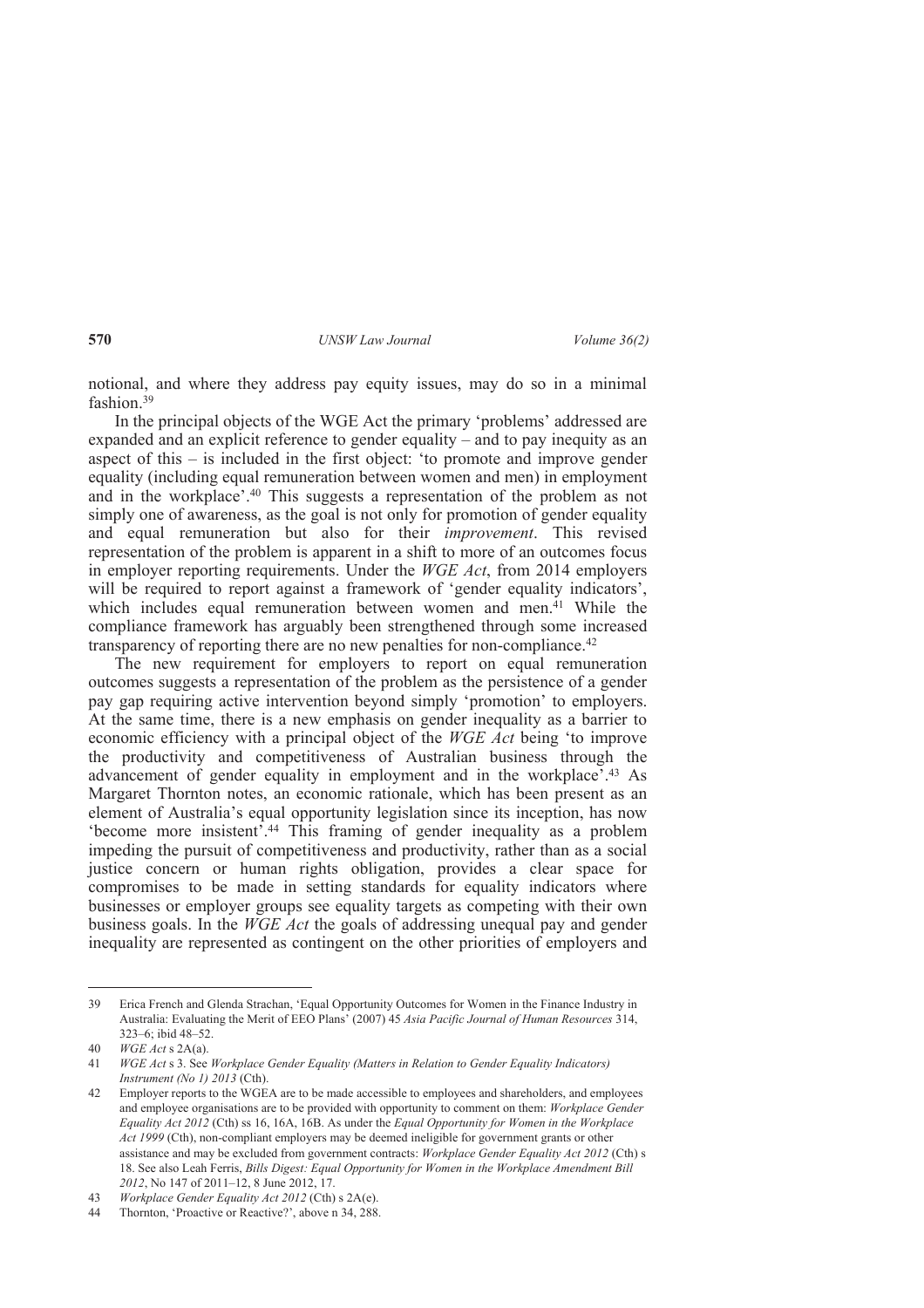government, and employers have already represented them as (unnecessarily) increasing red-tape and the compliance burden on businesses.<sup>45</sup>

# **III THE** *FW ACT* **AND THE CONSTRUCTION OF THE PROBLEM OF UNEQUAL REMUNERATION**

In Australia the industrial relations jurisdiction has been the main site of regulatory intervention in respect to equal pay. While developments in the states' industrial relations systems have been significant in this regard, the federal jurisdiction has taken on an increased importance with the referral of the main industrial relations powers by all of the states except Western Australia to the federal government.<sup>46</sup>

The Pay Equity Inquiry conducted in 2008–09 provides a useful reference point for considering the ways in which the problem of unequal pay is represented in the *FW Act*. The Pay Equity Inquiry adopted a broad approach that acknowledged the complexity of the issues underlying the gender pay gap. It produced 63 recommendations in the areas of industrial relations legislation, antidiscrimination legislation, the establishment of a pay equity unit, administrative approaches to pay equity (for example, relating to superannuation and industry assistance), data collection and research, 'women's choices' and cultural dimensions.47 Of these recommendations, 11 related to changes in what was at the time a proposed *FW Act* and another seven were directly concerned with the operation of the Act. They included recommendations for the adoption of an unambiguous and broad definition of equal remuneration for work of equal or comparable value, the inclusion of equal remuneration as an explicit object of the Act and the clear articulation of means for advancing pay equity through the Act.48 Other recommendations were directed to the valuing of skills in traditionally feminised jobs and the inclusion of an equal pay goal in the modern awards that underpin employees' pay and conditions and in the collectively bargained enterprise agreements that are the primary instruments establishing many employees' actual wages and conditions. These recommendations construct unequal pay as a problem that is embedded within industrial

<sup>45</sup> See, eg, Australian Chamber of Commerce and Industry, 'Industry Support for Gender Equality Cautioned by Reporting Requirements' (Media Release, MR 183/12, 2 March 2012) <http://www.acci.asn.au/Research-and-Publications/Media-Centre/Media-Releases-and-Transcripts/Workplace/Industry-Support-for-Gender-Equality-Cautioned-by->.

<sup>46</sup> Meg Smith and Andrew Stewart, 'A New Dawn for Pay Equity? Developing an Equal Remuneration Principle under the *Fair Work Act*' (2010) 23 *Australian Journal of Labour Law* 152, 160.

<sup>47</sup> House of Representatives Standing Committee on Employment and Workplace Relations, above n 9, xxiv–xxxiii. For a critical appraisal of the Inquiry, see Anne Junor, Suzanne Hammond and Lucy Taksa, 'Forward with (Gender Pay) Fairness?' (Paper presented at Labour, Capital and Change: The 23rd Conference of the Association of Industrial Relations Academics of Australia and New Zealand, Newcastle, Australia, 4–6 February 2009).

<sup>48</sup> House of Representatives Standing Committee on Employment and Workplace Relations, above n 9, xxiv –xxvii.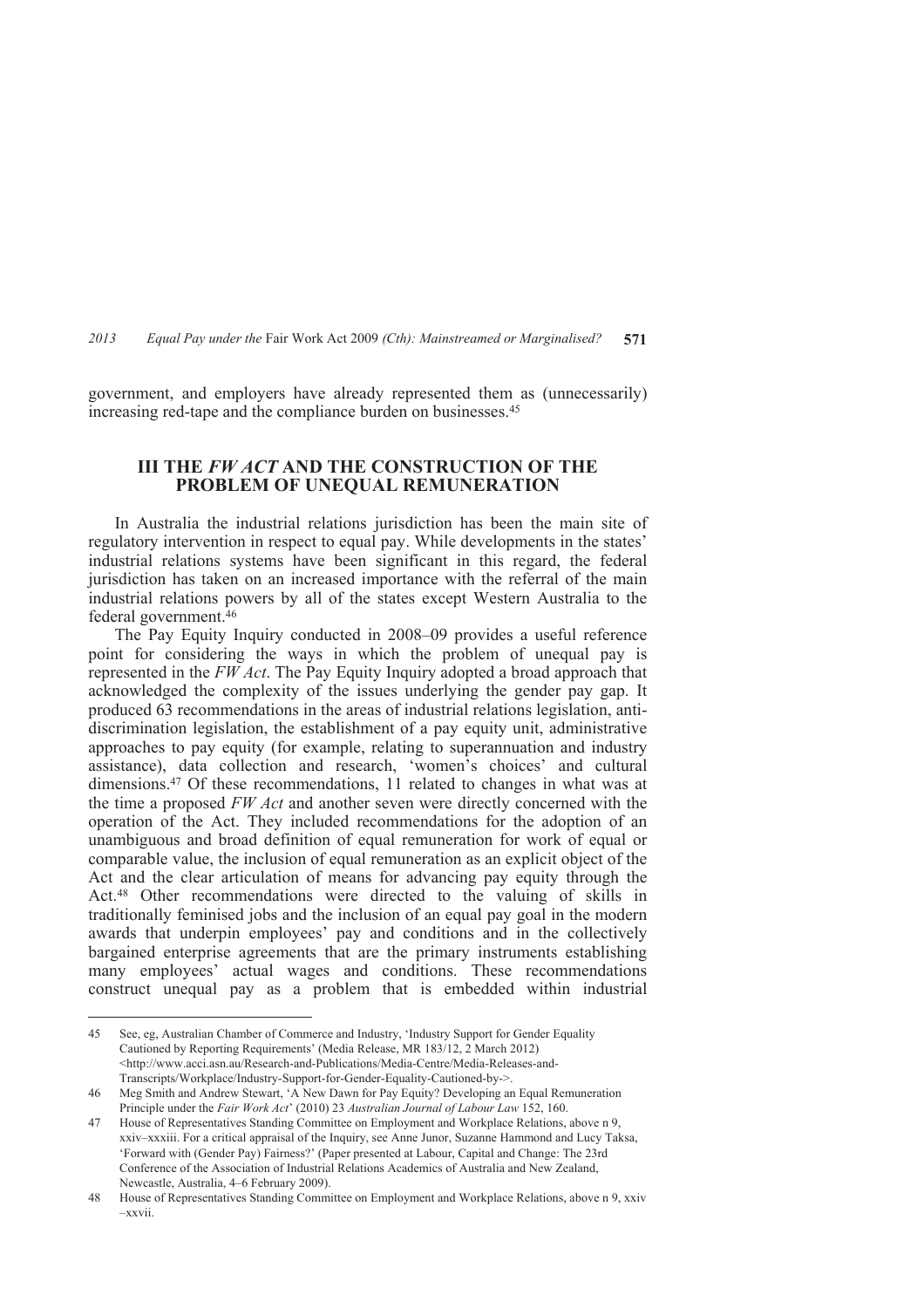arrangements, including through industrial and occupational segregation, historical undervaluation, women's lack of bargaining power and high levels of part-time employment. The recommendations of the Pay Equity Inquiry are directed to resolving this problem by centrally locating an equal pay goal in the *FW Act*. 49

The drafting of the *FW Act* does not appear to have been influenced by the Pay Equity Inquiry process and, by the time the inquiry report was published in November 2009, the *FW Act* had been in place for some months.<sup>50</sup> The report recommendations do not appear to have been considered in the recent *FW Act* review51 and the Government did not formally respond to the inquiry until May 2013.<sup>52</sup>

Nevertheless, the *FW Act* contains provisions that have provided some cause for optimism for the advancement of pay equity, particularly in the light of the success of the first equal remuneration case, the *Application by the Australian Municipal, Administrative, Clerical and Services Union and Others for an Equal Remuneration Order in the Social and Community Services Industry* ('*the SACS Equal Remuneration Case*').53 This led to the first equal remuneration order made under section 302 of the *FW Act*: the *Social, Community and Disability Services Industry Equal Remuneration Order 2012*. Part 2-7 of the *FW Act* includes broader equal remuneration provisions than those in previous federal legislation.54 This enables the Fair Work Commission (previously FWA) to 'make any order ... it considers appropriate to ensure that, for employees to whom the order will apply, there will be equal remuneration for work of equal or comparable value<sup>'55</sup> and removes any requirement to prove discrimination was involved in the setting of pay.56 In addition, the 'minimum wages objective' of the *FW Act* includes that FWA must take the principle of equal remuneration into account in establishing the safety net of minimum wages. The 'modern award objective' includes the same requirement in relation to modern awards and the statutory National Employment Standards.57 Administrative changes to support

<sup>49</sup> Arguably this would also require attention to the regulation of working arrangements that structure pay – not only the classifications in the modern awards to which pay rates are attached but also to working time arrangements and standards and employees' contractual status. See Sara Charlesworth and Alexandra Heron, 'New Australian Working Time Minimum Standards: Reproducing the Same Old Gendered Architecture?' (2012) 54 *Journal of Industrial Relations* 164.

<sup>50</sup> Most of the provisions of the *FW Act* were operational by mid-2009.

<sup>51</sup> Department of Education, Employment and Workplace Relations, 'Towards More Productive and Equitable Workplaces: An Evaluation of the Fair Work Legislation' (Report, 15 June 2012).

<sup>52</sup> Australian Government, 'Making It Fair, Pay Equity and Associated Issues Related to Increasing Female Participation in the Workforce' (Response to the House of Representatives Standing Committee on Employment and Workplace Relations Report, May 2013).

<sup>53</sup> Marian Baird and Sue Williamson, 'Women, Work and Industrial Relations in 2008' (2009) 51 *Journal of Industrial Relations* 331, 336–8.

<sup>54</sup> Remuneration is not defined in the *FW Act* but the Explanatory Memorandum suggests it encompasses wages and other monetary entitlements: Explanatory Memorandum, Fair Work Bill 2008 (Cth) 189 [1190]; Smith and Stewart, above n 46, 163.

<sup>55</sup> *FW Act* s 302(1).

<sup>56</sup> Explanatory Memorandum, Fair Work Bill 2008 (Cth) 189 [1192].

<sup>57</sup> *FW Act* ss 134(1)(e), 284(1)(d).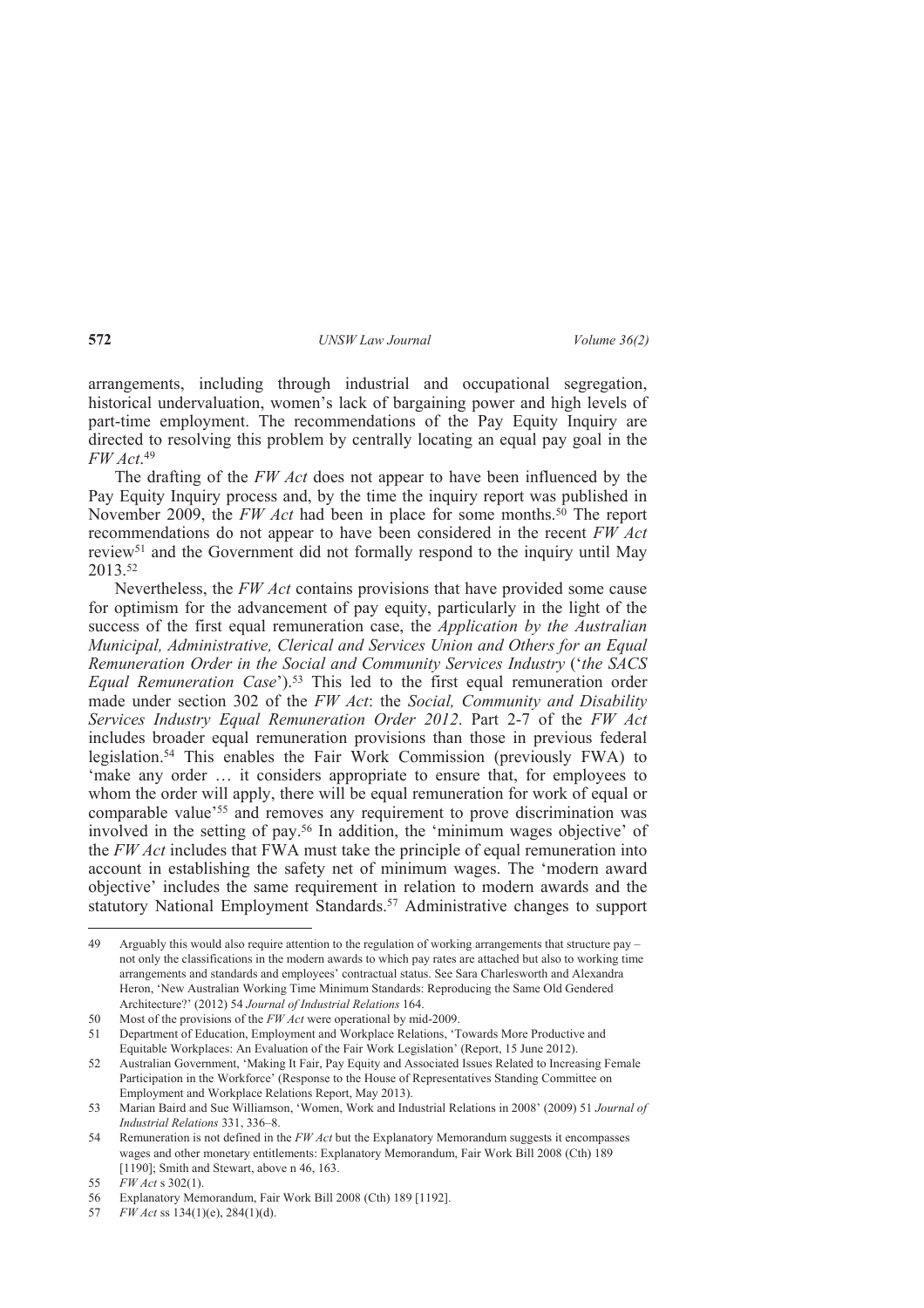FWA in equal remuneration matters were only put in place much later with the establishment in 2013 of a pay equity unit to assist with research associated with any equal remuneration applications.<sup>58</sup>

The *FW Act* equal remuneration provisions seemingly represent the problem of unequal pay as a problem of industry and occupational segregation and of the undervaluation of women's work, in that they embed a concern for equal remuneration in some of the key wage-setting mechanisms of the Act. Assessing the practical potential of these provisions requires some examination of their operation, and of the problem representations adopted by FWA in their decisions and by the other parties engaged in the industrial relations processes. In the remainder of this article we draw on published documents concerning the *SACS Equal Remuneration Case*, the FWA's annual minimum wage reviews, the award modernisation process and the recent *FW Act* review to evaluate the prospects for advancing equal pay through the *FW Act*.

# **A The History of Equal Pay in Industrial Relations Frameworks**

A brief overview of the historical development of equal pay initiatives in state and federal industrial relations jurisdictions provides some context for assessing current federal provisions and for shedding some light on the development of contemporary constructions of the equal pay problem. Within the federal jurisdiction an equal pay concept was first adopted in 1969 and this rested on a narrow construction of the problem of unequal pay as a problem of unequal pay for equal work.59 Thus remedies to the problem were limited to women working alongside men performing the same jobs. In 1972 the then Conciliation and Arbitration Commission adopted a broader concept of equal pay for work of equal value.<sup>60</sup>

Australia's approach at this time contrasted with early approaches taken in Canada, the United States and the UK in that it allowed for claims to be made on a collective rather than individual basis and for comparisons to be made not only within organisations and industries but across industrial awards.<sup>61</sup> As such, in Australia the pay equity problem was represented as a systemic problem – not limited to inequities *within* organisations but to inequities in the classification of jobs across multiple organisations.

These early measures and the extension of the male minimum wage to women in 1974 have been seen as significant for improvements in the full-time

<sup>58</sup> Peter Garrett, Kate Ellis and Bill Shorten, 'Boost for Quality Early Childhood Education' (Media Release, 19 March 2013) <http://ministers.deewr.gov.au/garrett/boost-quality-early-childhoodeducation>.

<sup>59</sup> *Equal Pay Case* (1969) 127 CAR 1142.

<sup>60</sup> *National Wage and Equal Pay Case* (1972) 147 CAR 172.

<sup>61</sup> Meg Smith, 'Statement of Meg Smith', Submission in attachment to: ASU and Others, 'Applicants' Submissions', Submission in *SACS Equal Remuneration Case*, C2010/3131, 3 June 2010, 7.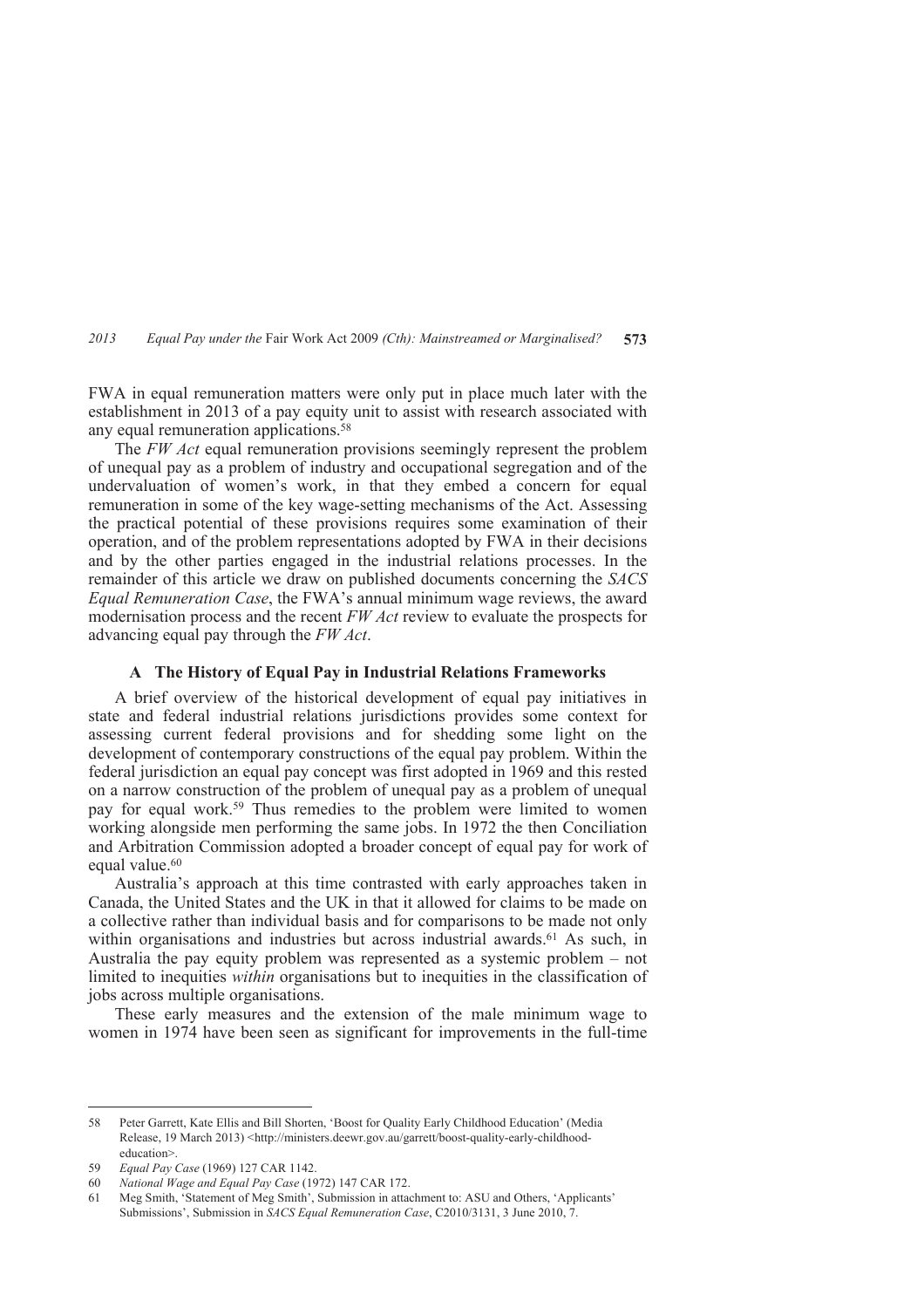adult gender pay gap in Australia over the 1970s and 1980s.<sup>62</sup> However, there were also limitations with the application of the equal remuneration principle during this time. A legislative entitlement to equal remuneration for work of equal value as a minimum employment entitlement was first introduced into federal industrial relations legislation in 1993, giving effect to Australia's obligations under international conventions it had ratified.63 This provision contained limitations, including that the resolution of equal remuneration claims needed to be by reference to a male comparator group and, due to what is arguably a reading down of the requirements of the International Labour Organisation's *Equal Remuneration Convention*, <sup>64</sup> required that discrimination be proved as the cause of unequal remuneration. While such a test was difficult to apply to collective industrial instruments,<sup>65</sup> it was further complicated by the fact that there was little clarity about just what constituted discrimination.<sup>66</sup> Nevertheless, unequal pay was constructed as a problem of less favourable treatment of women relative to men and, as in the first case run under the provisions of the *Industrial Relations Act 1988* (Cth), as requiring evidence of direct discrimination in the setting of wage rates.<sup>67</sup> Perhaps not surprisingly, no equal remuneration orders were ever made under the 1993 provisions.<sup>68</sup>

Additional barriers to pay equity in the federal industrial relations jurisdiction were erected with the 'Work Choices' amendments to the *Workplace Relations Act 1996* (Cth) in 2006.<sup>69</sup> An explicit requirement for reference to a comparator group was introduced70 and the Australian Industrial Relations Commission ('AIRC') was prevented from reviewing pay rates set down in pay scales made by the Australian Fair Pay Commission, a body established as part of the

<sup>62</sup> R G Gregory and R C Duncan, 'Segmented Labor Market Theories and the Australian Experience of Equal Pay for Women' (1981) 3 *Journal of Post Keynesian Economics* 403, 426; Gillian Whitehouse, 'Recent Trends in Pay Equity: Beyond the Aggregate Statistics' (2001) 43 *Journal of Industrial Relations* 66, 66.

<sup>63</sup> Changes were introduced via the *Industrial Relations Reform Act 1993* (Cth) which amended the *Industrial Relations Act 1988* (Cth). The main international conventions are the *Convention Concerning Equal Remuneration for Men and Women Workers for Work of Equal Value*, opened for signature 29 June 1951, 165 UNTS 303 (entered into force May 23, 1953) and the *Convention on the Elimination of All Forms of Discrimination against Women*, opened for signature 1 March 1980, 1249 UNTS 13 (entered into force 3 September 1981) art 11, which imposes an obligation to eliminate discrimination to ensure the right to equal remuneration.

<sup>64</sup> *Convention (No 100) Concerning Equal Remuneration for Men and Women Workers for Work of Equal Value*, opened for signature 29 June 1951, 165 UNTS 303 (entered into force May 23, 1953); Jane Romeyn, Shannon-Kate Archer and Elizabeth Leung, *Review of Equal Remuneration Principles* (Research Report 5/2011, Minimum Wages and Research Branch – Fair Work Australia, 2011) 22.

<sup>65</sup> Meg Smith and Michael Lyons, '2020 Vision or 1920s Myopia?: Recent Developments in Gender Pay Equity in Australia' (2007) 13(2) *International Employment Relations Review* 27, 28.

<sup>66</sup> Meg Smith, above n 61, 14.

<sup>67</sup> *Automotive, Food, Metals, Engineering, Printing and Kindred Industries Union and HPM Industries Pty Ltd* (1998) 94 IR 129. The Commission found that that gender segmentation of the HPM Industries workforce did not in itself establish indirect discrimination. See Romeyn et al, above n 64, 17–19.

<sup>68</sup> Meg Smith, 'Limits and Possibilities: Rights-Based Discourses in Australian Gender Pay Equity Reform 1969–2007' (2011) 18(S1) *Gender, Work & Organization* 180e, 190e.

<sup>69</sup> *Workplace Relations Amendment (Work Choices) Act 2005* (Cth).

<sup>70</sup> Smith, above n 61, 15.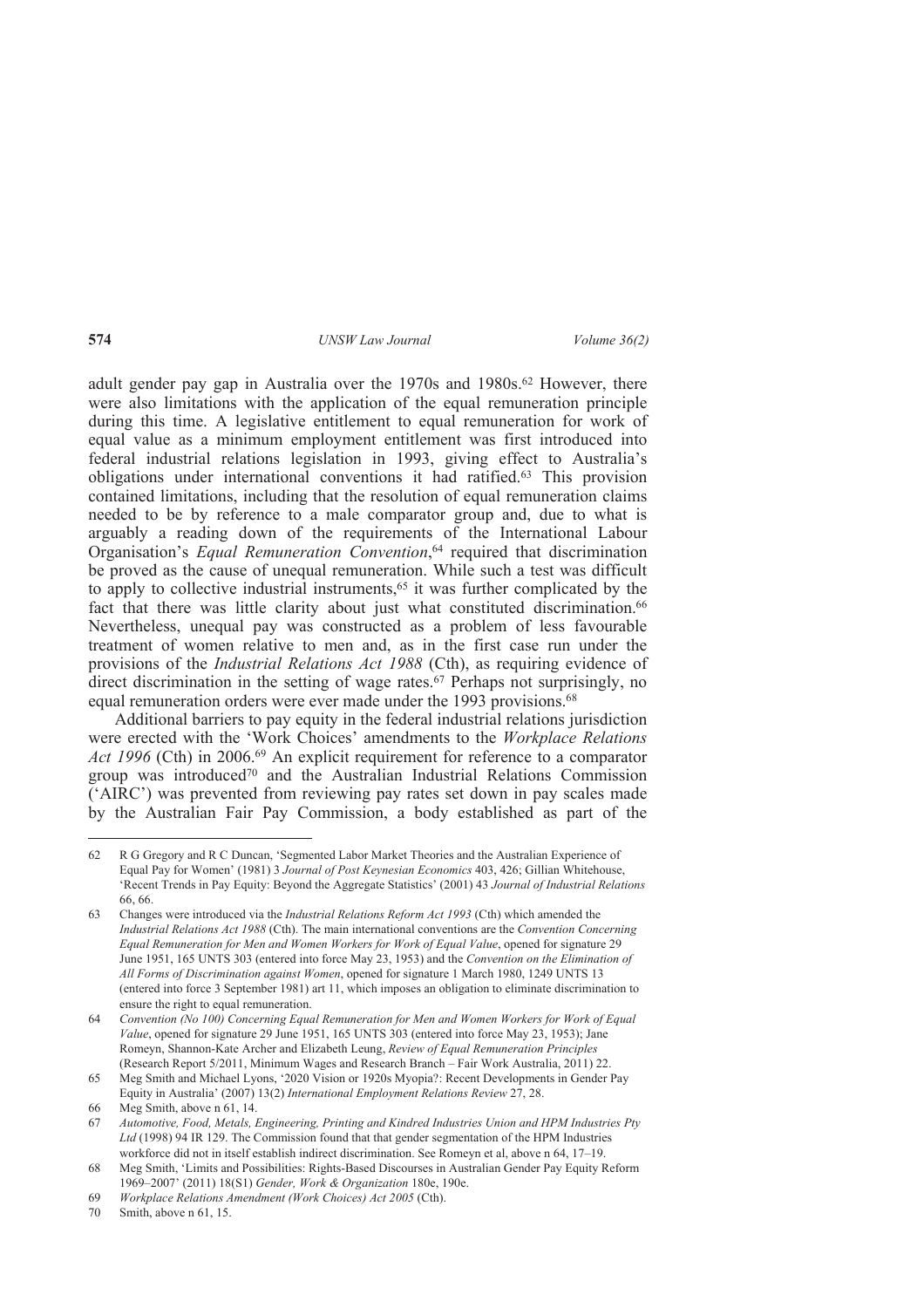industrial relations reforms and with responsibility for reviewing minimum wage rates<sup>71</sup>

However, from the late 1990s onward, there were some significant positive developments in state industrial jurisdictions with government-led pay equity inquiries conducted in several states.72 A broad understanding of the problem of unequal pay and the multiple and complex factors contributing to it were articulated in these inquiries and, in NSW and Queensland, given effect through the formulation of equal remuneration principles by those states' industrial tribunals and some subsequent successful equal pay cases.<sup>73</sup>

As others have noted, the NSW and Queensland initiatives overcame some of the limitations of past approaches to advancing equal pay by framing the problem as in part an issue of systemic gender-based undervaluation, which did not require evidence of discrimination or a specific male comparator.74 The NSW inquiry into pay equity referred to the wider dimensions of undervaluation as the low rates of unionisation, high rates of part-time and/or casual employment and the high incidence of consent industrial agreements typically associated with female occupations.75 The equal remuneration principle adopted by the NSW Industrial Relations Commission ('NSWIRComm') emphasised undervaluation of work as the basis for unequal pay for women.76 As Smith has pointed out, the equal remuneration principle formulated by the Queensland Industrial Relations Commission ('QIRComm') was more expansive, including that it could be applied to any industrial instrument.77 Equal remuneration was included as an element of the principal object of the *Industrial Relations Act 1999* (Qld) which, it has been argued, made pay equity 'a priority in itself and constitutive of the "public interest"'.78 Whitehouse and Rooney argued that in the Queensland Dental Assistants' equal pay case,<sup>79</sup> this enabled the QIRComm to consider and

<sup>71</sup> Andrew Stewart, *Stewart's Guide to Employment Law* (Federation Press, 2008) 186.

<sup>72</sup> NSW: Leonie Glynn, *Pay Equity Inquiry: Reference by the Minister for Industrial Relations Pursuant to Section 146(1)(d) of the Industrial Relations Act 1996* (Industrial Relations Commission of New South Wales, 1998); Qld: Queensland Industrial Relations Commission, *Worth Valuing: A Report of the Pay Equity Inquiry* (2001); WA: Trish Todd and Joan Eveline, *Report on the Review of the Gender Pay Gap in Western Australia* (Report for the Government of Western Australia, 2004) <http://www.commerce.wa.gov.au/labourrelations/pdf/Publications/Gender\_Pay\_Final\_Rep.pdf>.

<sup>73</sup> Equal remuneration principles: *Re Equal Remuneration Principle* [2000] NSWIRComm 113 (30 June 2000); *Equal Remuneration Principle* (2002) 114 IR 305 (29 April 2002). For a summary of key equal pay cases see Romeyn et al, above n 64, 30–40; Smith and Lyons, above n 65; Gillian Whitehouse and Tricia Rooney, 'The Queensland Dental Assistants' Equal Remuneration Case: Advancing Gender Pay Equity at State Level?' (2007) 18(2) *Labour and Industry* 85.

<sup>74</sup> Romeyn et al, above n 64, 43; Meg Smith, above n 61, 20–1; Whitehouse and Rooney, above n 73, 86 ff.

<sup>75</sup> Glynn, above n 72, vol 2, 179.

<sup>76</sup> *Re Equal Remuneration Principle* [2000] NSWIRComm 113 (30 June 2000).

<sup>77</sup> *Equal Remuneration Principle* (2002) 114 IR 305 (29 April 2002) [9]–[211]; Meg Smith, above n 61.

<sup>78</sup> *Industrial Relations Act 1999* (Qld) s 3(d); R Hunter, G Whitehouse and D Zetlin, Submission to Queensland Industrial Relations Commission, *Pay Equity Inquiry* (2000) s 3.1, cited in Whitehouse and Rooney, above n 73, 88.

<sup>79</sup> *Liquor Hospitality and Miscellaneous Union, Queensland Branch, Union of Employees v The Australian Dental Association (Queensland Branch) Union of Employers* (2005) 180 QGIG 929.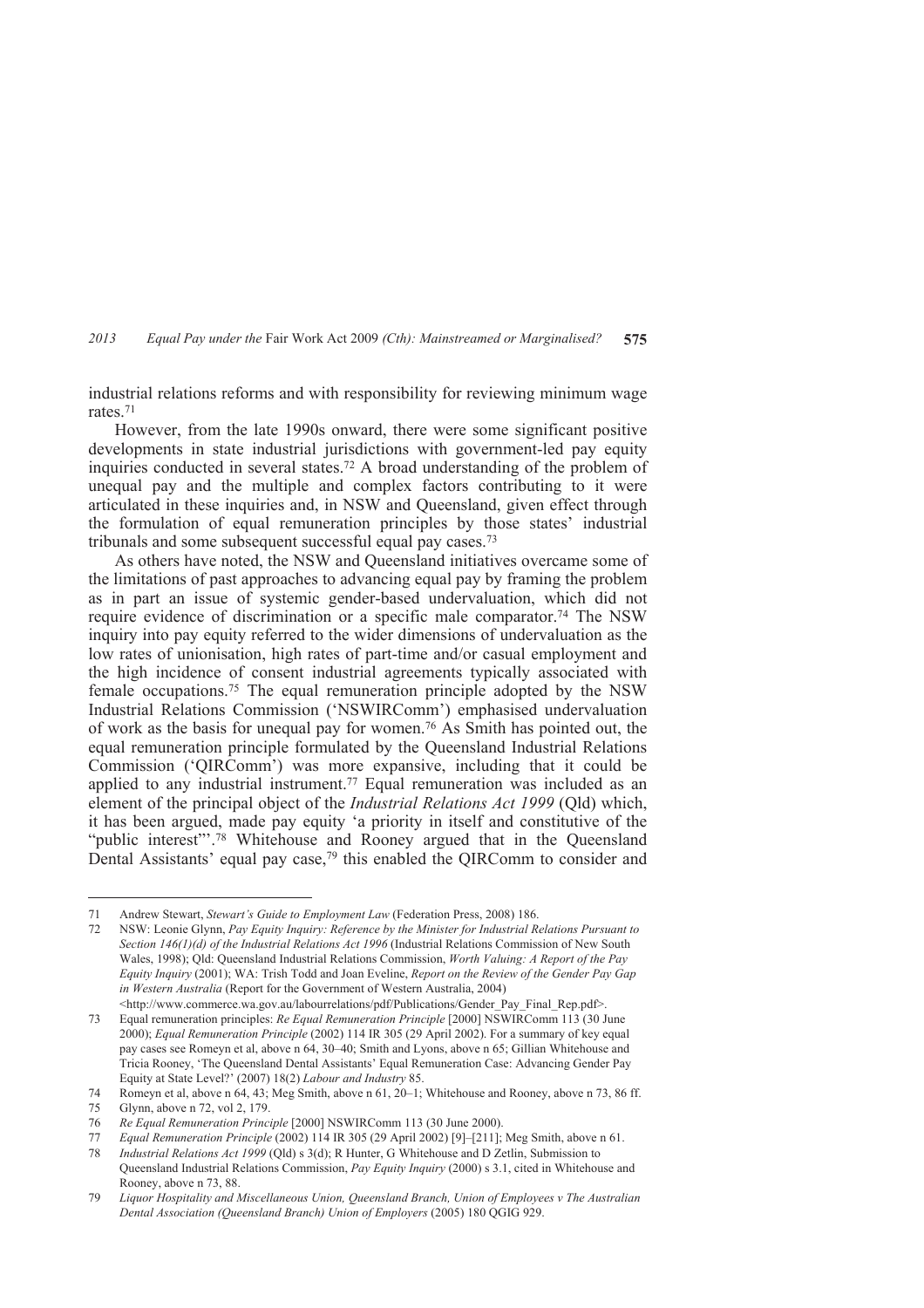rectify inequities between the Dental Assistants' award rates and the rates in bargained enterprise agreements of other groups of workers.<sup>80</sup>

In Queensland, in a case that underpinned the pay equity claim in the recent federal *SACS Equal Remuneration Case*, the Queensland Services Union successfully applied for a new award for community services workers. The QIRComm awarded pay increases to address the historical undervaluation of work, concluding gender undervaluation was at the core of the work value that had been applied to this work.<sup>81</sup>

## **B Equal Remuneration Orders in the** *FW Act* **and the** *SACS Equal Remuneration Case*

The provision in the *FW Act* for the making of an equal remuneration order was brought into play in 2010 with an application by five unions, led by the Australian Municipal, Administrative, Clerical and Services Union ('ASU'), representing SACS employees covered by the *Social, Community, Home Care and Disability Services Industry Award 2010* ('*SCHCDS Award*').82 The vast majority of SACS workers are women employed by one of approximately 4000 different organisations,<sup>83</sup> mainly small not-for-profit agencies that are heavily reliant on government funding to provide services to various groups in the community.<sup>84</sup>

In October 2009, a 'heads of agreement' was struck between the Australian government and the ASU that provided, among other things, that the government would support the development of an 'appropriate' federal equal remuneration principle and support FWA and the parties by providing relevant research and evidence.<sup>85</sup> The unions' primary contention in their application, reflecting the QIRComm SACS equal pay decision in 2009, was that SACS work was performed by a predominantly female workforce and had been subject to genderbased undervaluation compared to similar work performed in the government sector.<sup>86</sup> In arguing that the work was subject to undervaluation, the unions drew on the elements first identified in the NSW pay equity inquiry as possible indicia

<sup>80</sup> Whitehouse and Rooney, above n 73, 96–7.

<sup>81</sup> *Queensland Services, Industrial Union of Employees and Queensland Chamber of Commerce and Industry Ltd, Industrial Organisation of Employers* (Award, Queensland Industrial Relations Commission, Award No A/2008/5, 6 May 2009) 33.

<sup>82</sup> Australian Municipal, Administrative, Clerical and Services Union and Others, 'Applicants' Submissions', Submission in *SACS Equal Remuneration Case*, C2010/3131, 28 February 2011.

<sup>83</sup> Australian Government, 'Outline of Contentions', Submission in *SACS Equal Remuneration Case*, C2010/3131, 7 June 2010, 16.

<sup>84</sup> Australian Municipal, Administrative, Clerical and Services Union and Others, above n 82, 191–3 [473]– [476].

<sup>85</sup> Australian Services Union, *Heads of Agreement, Australian Government and the Australian Services Union* (October 2009) <http://www.asumembers.org.au/downloads/SACS/Heads-of-Agreementsigned.pdf>.

<sup>86</sup> Australian Municipal, Administrative, Clerical and Services Union and Others, 'Applicants' Outline of Contentions', Submission in *SACS Equal Remuneration Case*, C2010/3131*,* 7 June 2010, 16.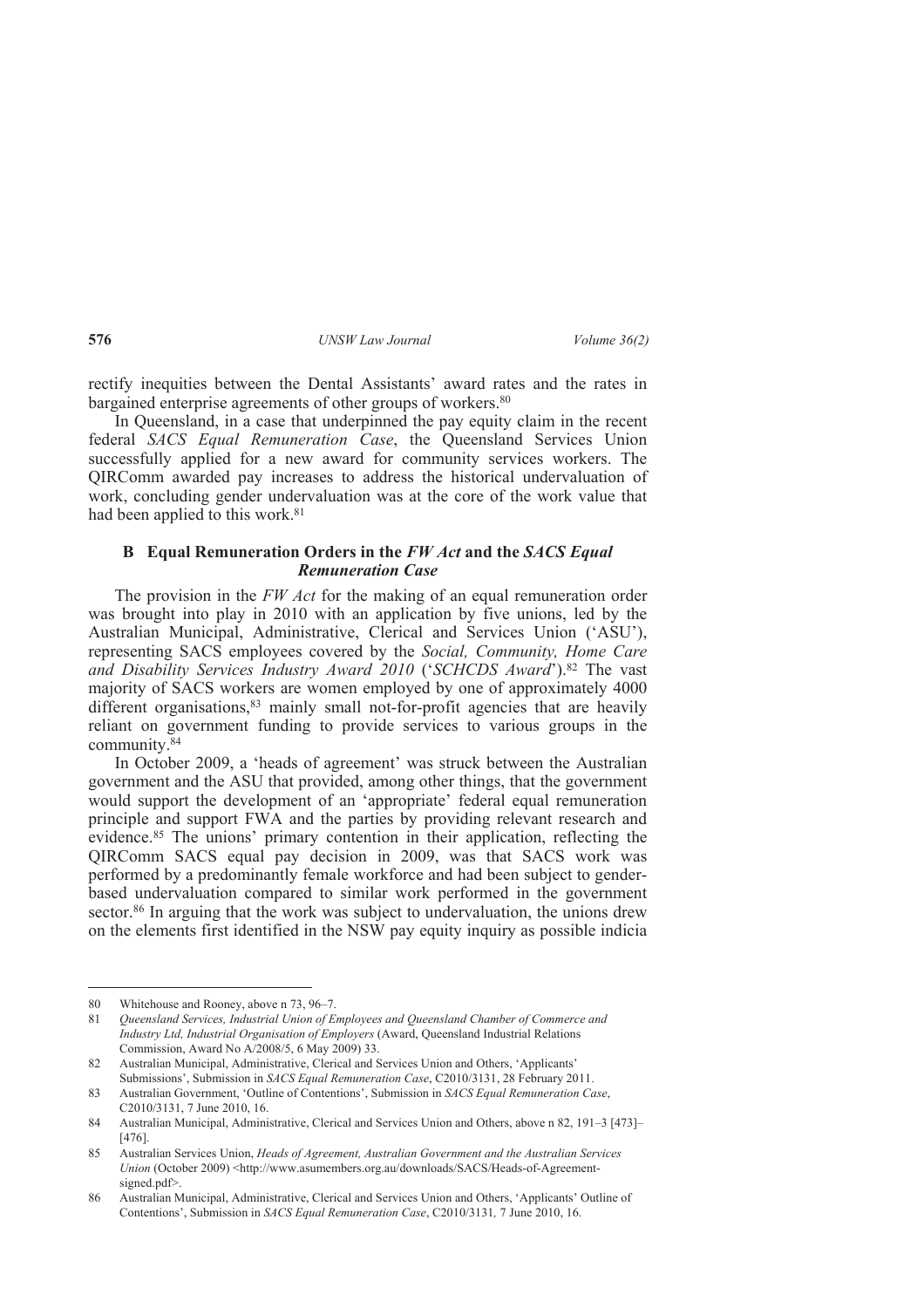of gender-based undervaluation.<sup>87</sup> These elements include: work that is femaledominated, characterised as female and may not have been subject to a work value exercise, a union that is weak and has few members, consent awards/agreements, a large component of casual workers, lack of/inadequate recognition of qualifications, deprivation of access to training or career paths, small workplaces, new industry or occupation, service industry and home-based occupations.<sup>88</sup>

In an interim May 2011 decision FWA found limitations with the indicia approach adopted by the applicants, stating that 'undervaluation can be the result of a range of factors, not only gender'.89 FWA did, however, accept that 'to the extent that work in the industry is undervalued because it is caring work, the undervaluation is gender-based' and sought submissions on the extent of this undervaluation in the award rates of pay. $\frac{90}{90}$  In response, a joint submission from the unions and the Australian government – one of the main funders of SACS services along with state governments – put forward a claim based on the rates in the Queensland award. The claim was validated by estimating the percentage of direct and indirect 'care work' at relevant levels of the SCHCDS Award classification structure and by making a comparison with rates for employees doing similar work in the public sector.91 The ultimate estimate of the proportion of caring work undertaken by SACS workers ranged between 56 per cent and 96 per cent, with the higher proportions applying in lower classifications. In February 2012, in a majority ruling, FWA made an order providing for increases of between 19 and 41 per cent to the SCHCDS Award weekly wage rates from level two, to be phased in over an eight-year period, along with an additional four per cent to compensate for employees' loss of opportunity to bargain during this time<sup>92</sup>

The benefits of the decision for most SACS workers are significant. More generally, as FWA did not require that discrimination needed to be proved, only that the gender-based undervaluation identified had inhibited wages growth, the decision was regarded as highly significant; in the words of some academic

<sup>87</sup> Australian Municipal, Administrative, Clerical and Services Union and Others, 'Applicants' Submissions', above n 82, 67–196.

<sup>88</sup> Glynn, above n 72, vol 1, 46 ff.

<sup>89</sup> *Australian Municipal, Administrative, Clerical and Services Union* (C2010/3131) [2011] FWAFB 2700, [248] ('*SACS Equal Remuneration Case – 16 May 2011 Decision*').

<sup>90</sup> Ibid [253].

<sup>91</sup> Australian Municipal, Administrative, Clerical and Services Union and the Australian Government, 'Joint Submission of the Applicants and the Australian Government on Remedy', Submission in *SACS Equal Remuneration Case*, C2010/3131, 17 November 2011, 7–25.

<sup>92</sup> *Australian Municipal, Administrative, Clerical and Services Union (C2010/3131)* [2012] FWAFB 1000, [66]–[69] ('*SACS Equal Remuneration Case – 1 February 2012 Decision*'). The FWA decision is based on the joint submission on remedy agreed by the unions and the Federal Government, apart from an extension of the agreed six year phase-in period for wage increases to eight years.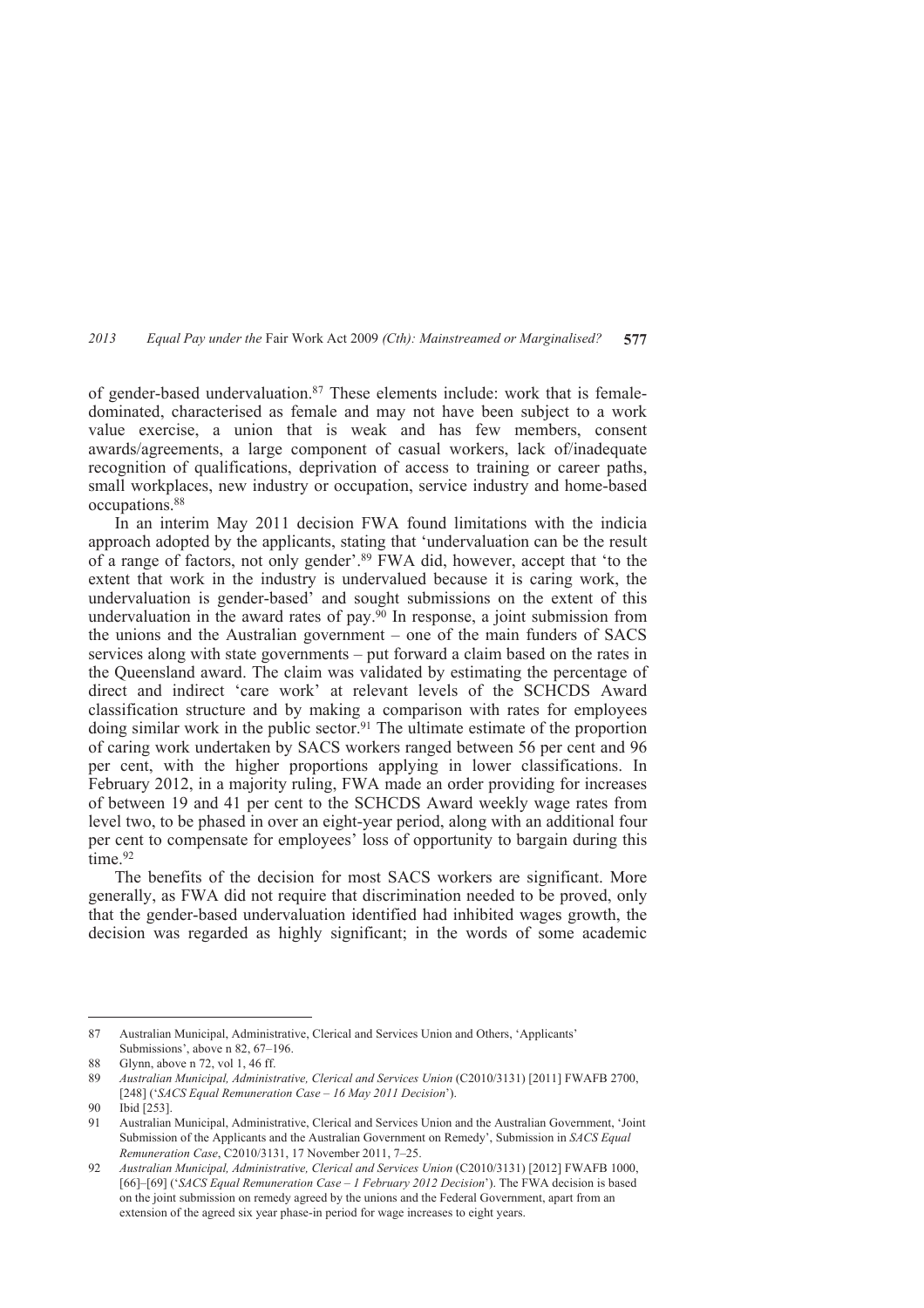observers it was 'the most important equal pay decision since … 1972'.93 FWA's acknowledgement of gender-based undervaluation and of the link between care work performed by women and undervaluation of female-dominated work in the SACS sector as the problems to be targeted signalled recognition of the underlying systemic gender inequality that is manifested in unequal pay. FWA did not require the unions making the application to prove discrimination nor did it require them to provide a male comparator group. $94$ 

However, on closer assessment and when considering how the decision in the *SACS Equal Remuneration Case* might progress the equal pay cause more generally, there are aspects of the decision that are less positive. FWA's considerations in the *SACS Equal Remuneration Case* do not demonstrate the same understanding of gender inequality apparent in the earlier equal pay developments in Queensland and NSW. In the *SACS Equal Remuneration Case* the unions' submission drew on the wide range of factors named in NSW and Queensland as relevant to the identification of gender-based undervaluation but FWA considered most of these to be controversial, stating 'their significance in terms of gender is debatable'.95 FWA's acceptance of the work as undervalued on the basis of gender was based entirely on the fact that the work bears a female characterisation in that much of it is care work and that this characterisation can disguise the level of skills and experience required, leading to devaluation.<sup>96</sup> However, as the Women's Organisations argued in their final submission in the *SACS Equal Remuneration Case*, factors 'other than gender' do in fact reflect gender influences:

The genesis of the social and community services industries in domestic and community environments, using unpaid labour, largely provided by women, has been intrinsic to the development of funding models that fund services below the cost of provision. To a significant degree the real costs of providing the services, including wages, have never been explicit and evident, nor have they been funded.<sup>97</sup>

In relation to funding, while FWA conceded that the operation of the highly competitive market for government funding along with 'historical inertia' and the high level of volunteer labour underpinned the low wages rates in the SCHCDS Award,<sup>98</sup> in terms of wage increases it limited any remedies to gender undervaluation based on caring work. This very narrow framing effectively

<sup>93</sup> Rhonda Sharp, Ray Broomhill and Jude Elton, *'Modern' Labor and the Fair Work Act 2009: Challenging the Male Breadwinner Gender Order?* (Australian Workplace Innovation and Social Research Centre, University of Adelaide, 2012) 13.

<sup>94</sup> *SACS Equal Remuneration Case – 16 May 2011 Decision* [2011] FWAFB 2700, [231]–[234].

<sup>95</sup> *SACS Equal Remuneration Case – 16 May 2011 Decision* [2011] FWAFB 2700, [258]. See also Siobhan Austen, Therese Jefferson and Alison Preston, 'Contrasting Economic Analyses of Equal Remuneration: The Social and Community Services (SACS) Case' (2013) 55 *Journal of Industrial Relations* 60 for an analysis of some opposing arguments presented by the parties in the *SACS Equal Remuneration Case*  about what constituted undervaluation.

<sup>96</sup> *SACS Equal Remuneration Case – 16 May 2011 Decision* [2011] FWAFB 2700, [253].

<sup>97</sup> National Pay Equity Coalition and the Women's Electoral Lobby (the Women's Organisations), 'Final Submissions on Remedy', Submission in *SACS Equal Remuneration Case*, C2010/3131, 21 July 2011, 5.

<sup>98</sup> *SACS Equal Remuneration Case – 16 May 2011 Decision* [2011] FWAFB 2700, [270].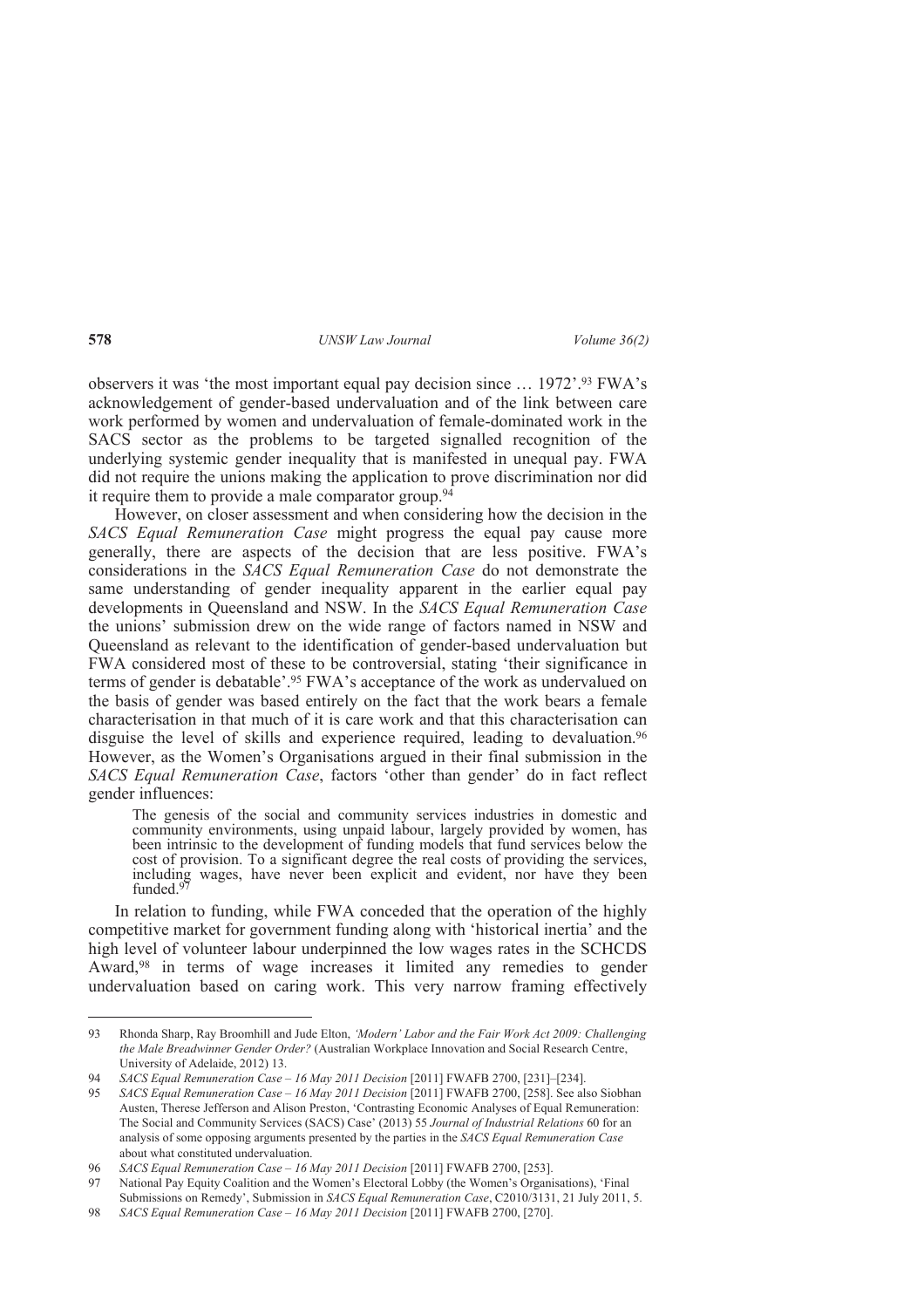excludes the gendered underpinnings of government funding decisions that are reflected in the QIRComm's 'global approach'99 to the same problem, where it was recognised that 'gender factors [are], perhaps unconsciously, reflected in the purchasing models for community services'.<sup>100</sup>

FWA's rejection of the broad indicia approach to gender undervaluation used in the QIRComm SACS case and other equal pay cases in the Queensland and NSW jurisdictions suggests the *SACS Equal Remuneration Case* will establish only a limited precedent for workers in female-dominated industries in which the work is not primarily care work. There are further indications of a narrower representation of the problem of gender pay inequity by FWA than in state-based equal pay cases. For example, while FWA accepted that it was not necessary to have a male comparator group, this was clearly indicated to be FWA's preference.101 FWA also proved reluctant to use the case to establish an equal remuneration principle setting down general principles for the making of equal remuneration orders, although this had been widely anticipated. Indeed without the federal government's commitment to funding their share of any increases awarded,<sup>102</sup> the SACS claim may not have succeeded.<sup>103</sup>

Despite more robust equal remuneration provisions in the *FW Act* than existed in earlier federal legislation, FWA's approach in the *SACS Equal Remuneration Case* suggests a limited reading of the potential of these provisions. This approach has more in common with that of the Australian Industrial Relations Commission ('AIRC') under the 1993 provisions than with the approaches taken in more recent cases in the NSW and Queensland jurisdictions, where in effect 'judicial notice' is taken of both the factors that contribute to gender undervaluation in pay rates and the remedies. Further, the *SACS Equal Remuneration Case* suggests that the potential of the equal remuneration provisions is highly constrained within a jurisdiction which places a strong emphasis on workplace-based bargaining for setting terms and conditions of work. FWA made clear in their deliberations that 'there is no justification for establishing a nexus between an equal remuneration order and market rates in state and local government'.104 In their May 2011 decision, the FWA Full Bench, having emphasised the role of minimum wages in modern awards as a safety net, stated:

<sup>99</sup> Romeyn et al, above n 64, 39.

<sup>100</sup> *Queensland Community Services and Crisis Assistance Award – State 2008* [2009] QIRComm 3316.

<sup>101</sup> See *SACS Equal Remuneration Case – 16 May 2011 Decision* [2011] FWAFB 2700, [286].

<sup>102</sup> Explanatory Memorandum, Social and Community Services Pay Equity Special Account Bill 2012 (Cth); Explanatory Memorandum, Social and Community Services Pay Equity Special Account (Consequential Amendments) Bill 2012 (Cth), 1.

<sup>103</sup> *SACS Equal Remuneration Case – 1 February 2012 Decision* [2012] FWAFB 1000, [55]. See also 'AiG Delivers Scathing Critique of IR Changes', *Workplace Express* (online), 16 November 2012 <http://www.workplaceexpress.com.au>; Natasha Cortis and Gabrielle Meagher, 'Recognition at Last: Care Work and the Equal Remuneration Case' (2012) 54 *Journal of Industrial Relations* 377, 378; Todd and Preston, above n 6, 261.

<sup>104</sup> *SACS Equal Remuneration Case – 1 February 2012 Decision* [2012] FWAFB 1000, [58].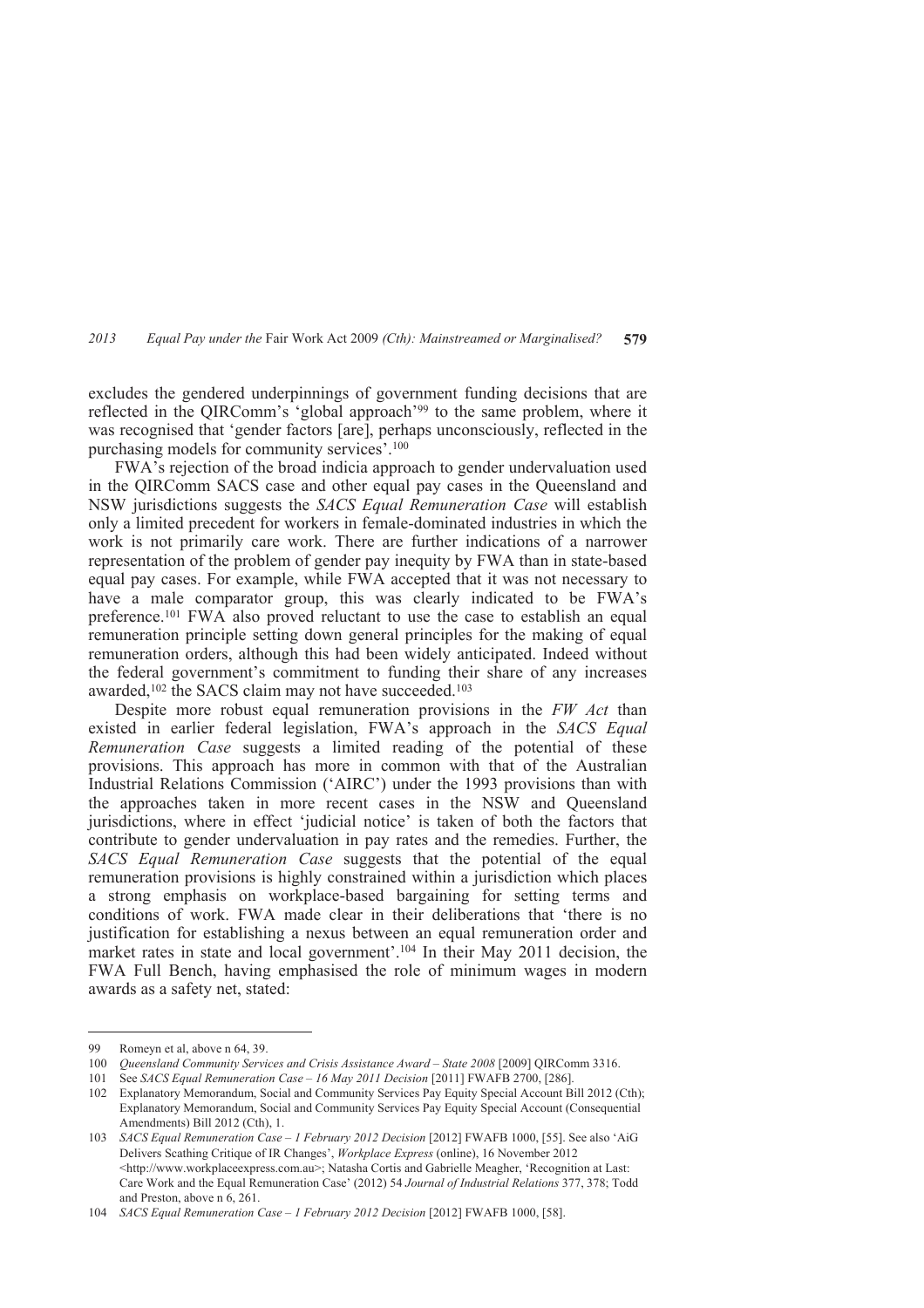Given the basis on which minimum rates are fixed, it is not possible to demonstrate that modern award wages are too low in work value terms by pointing to higher rates in enterprise agreements, or in awards which clearly do not prescribe minimum rates. In order to succeed in their submission it would be necessary for the applicants to deal with work value and relativity issues relating to the classification structure in the modern award and potentially to structures and rates in other modern awards.<sup>105</sup>

Thus FWA explicitly rejected a representation of the problem of unequal pay as a problem of *actual* reward for work, confining it to a problem of inequity between minimum rates specified in awards. The fact that most SACS workers are employed on or just above the 'safety net' wage rates provided in the SCHCDS Award and have been unable to gain pay increases through collective bargaining at the enterprise level<sup>106</sup> is not a part of the problem as it has been represented by FWA. The decision seeks to maintain enterprise bargaining as the key mechanism for workers to gain pay increases.107 While it could be argued that the problem of award reliance can be dealt with through the multi-enterprise bargaining stream for low-paid employees in the *FW Act*, <sup>108</sup> a recent appraisal suggests this option is unlikely to be a mechanism for more equitable pay for the many female workers in 'minimum conditions' industries such as the SACS and other low-paid female dominated areas where bargained pay rates may differ little from award rates due to the emphasis given to the importance of singleenterprise bargaining.<sup>109</sup>

Further, the *FW Act* contains no requirement specifically relating to equal remuneration in enterprise bargaining. While it is possible that an equal remuneration order could be made in relation to an enterprise agreement, this does not appear likely,<sup>110</sup> and there is no requirement within the industrial relations system for employers to be proactive with regard to pay equity. As Pat Armstrong has argued, the omission of equal pay requirements from bargaining reduces the problem of unequal pay to an issue of need only rather than rights.<sup>111</sup> The implication is that only vulnerable groups such as low-paid women are subject to the systemic discrimination that underlies unequal pay. The problem is framed in a way that excludes issues such as occupational segregation for large

<sup>105</sup> *SACS Equal Remuneration Case – 16 May 2011 Decision* [2011] FWAFB 2700, [261].

<sup>106</sup> Australian Government, 'Outline of Contentions', Submission in *SACS Equal Remuneration Case*, C2010/3131, 2010, 93–4 [5.35]–[5.39].

<sup>107</sup> *SACS Equal Remuneration Case – 1 February 2012 Decision* [2012] FWAFB 1000, [58].

<sup>108</sup> *FW Act* div 9.

<sup>109</sup> Sara Charlesworth, 'Decent Working Conditions for Care Workers? The Intersections of Employment Regulation, the Funding Market and Gender Norms' (2012) 25 *Australian Journal of Labour Law* 107.

<sup>110</sup> Smith and Lyons have noted that, under the provisions introduced in 1993 into the *Industrial Relations Act 1988* (Cth) – provisions which remained in the *Workplace Relations Act 1996* (Cth) – the AIRC 'appeared reluctant to exercise arbitral powers over actual as opposed to minimum rates of pay' as 'neoliberal policy settings increasingly confined [its] role to an arbiter of "safety-net" wages': Smith and Lyons, above n 65, 28.

<sup>111</sup> Pat Armstrong, 'Back to Basics: Seeking Pay Equity for Women in Canada' (2007) 18(2) *Labour and Industry* 11, 28–29.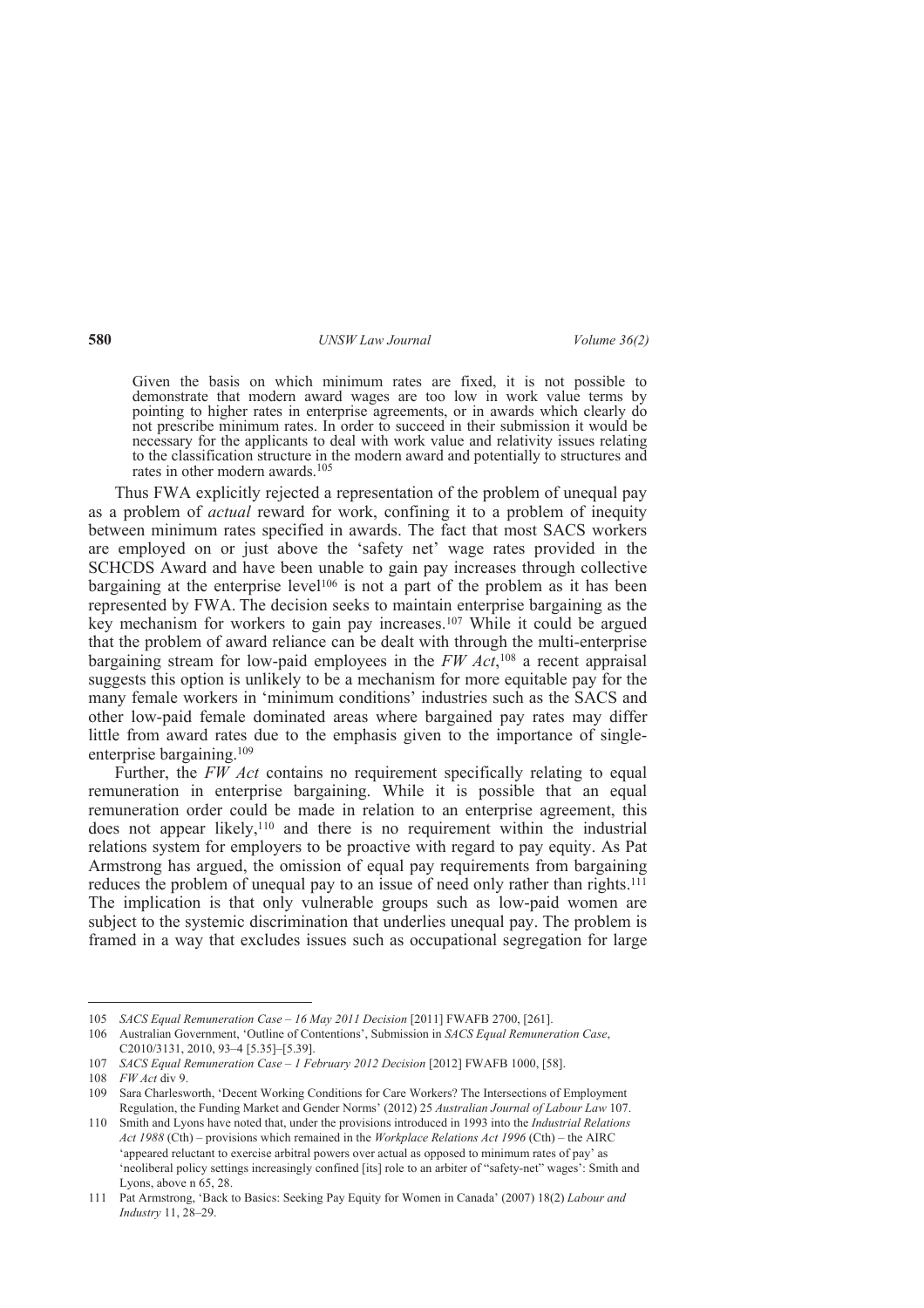sections of the workforce from consideration.<sup>112</sup> Thus, the right of all women to equal pay for work of equal value remains unrealised.

The decision in the *SACS Equal Remuneration Case* demonstrates reluctance on the part of FWA to allow the goal of equal remuneration to challenge the dominance given to the market as the main determinant of wages within the industrial relations system. This reluctance is in keeping with the provisions for equal remuneration orders within the *FW Act*, which permit an order to be made only following an application by an employee, an employee organisation or the Sex Discrimination Commissioner.113 Thus the advancement of pay equity through equal remuneration orders is left up to employees and their unions, who must initiate cases, collect evidence and put forward the legal arguments. This is no small task as shown in the *SACS Equal Remuneration Case*, which ran over a period of 18 months and faced significant opposition from employer groups. Indeed, the process under the *FW Act* may be seen by some unions as far too costly for the likely benefits it will deliver.

#### **C Annual Wage Reviews, Award Modernisation and Equal Remuneration**

The Minimum Wages Panel of FWA ('the Panel') undertakes annual reviews of award wages under Part 2-6 of the *FW Act* and in doing so is required to have regard to the *FW Act* 'minimum wages objective' and the 'modern awards objective'. Both of these objectives also require that FWA take into account 'the principle of equal remuneration for work of equal or comparable value'.<sup>114</sup>

The 2009–10 Annual Wage Review was the first review of minimum wages under the *FW Act*. In undertaking this review the Panel noted the requirement to take into consideration the principle of equal remuneration. However the Panel's considerations were not extensive.115 A submission by the Queensland Government called for the Panel to formulate an equal remuneration principle similar to the one applied by the QIRComm,<sup>116</sup> while the federal government and one of the main employer bodies argued that pay equity was best addressed through other parts of the *FW Act*. In its submission the federal government referred to individual pay equity or work value cases, enterprise bargaining and the low paid bargaining stream of the *FW Act* and the Australian Chamber of Commerce and Industry ('ACCI') also referred to 'other provisions that are intended to specifically address pay equity'.117 In arguing that the equal remuneration 'solution' be confined to the making of equal remuneration orders the parties represent the problem as marginal to one of the key operations of the

<sup>112</sup> Ibid.

<sup>113</sup> *FW Act* s 302(3). To date, the Sex Discrimination Commissioner has made no such application.

<sup>114</sup> *FW Act* ss 134, 284.

<sup>115</sup> *Annual Wage Review 2009–10* (C2010/1) [2010] FWAFB 4000, [303]–[319].

<sup>116</sup> Queensland Government, Submission to Fair Work Australia, *Annual Wage Review 2009–10,* 19 March 2009, 12 [43].

<sup>117</sup> Australian Government, above n 82, 93–4 [6.16]; Australian Chamber of Commerce and Industry, Submission to Fair Work Australia, *Annual Wage Review 2010*, 2010, 40 [207].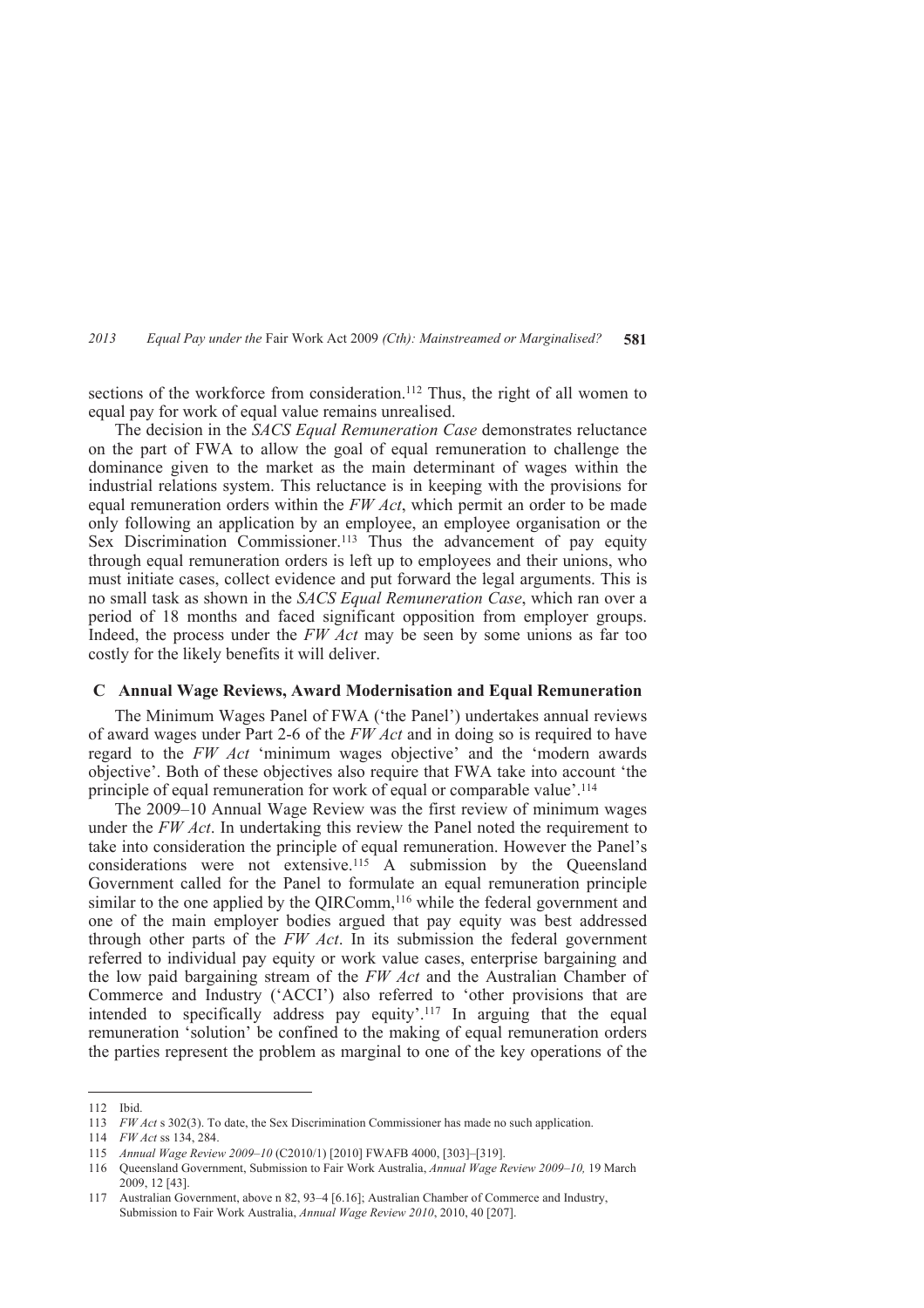*FW Act*. On the basis of submissions it received the Panel concluded that 'an increase in minimum wages is likely to assist in promoting pay equity given the relatively high proportion of women among the award-reliant, although it may not be the most effective means for achieving this end',<sup>118</sup> and pointed to a need for research to identify the extent and composition of the award-reliant sector.<sup>119</sup> The Panel's considerations in the subsequent 2010–11, 2011–2012 and 2012–13 reviews were similar. For example, the Panel's conclusion in 2010–11 was that 'an increase in minimum wages is likely to assist in some measure in promoting pay equity, although in our view other means are available under the *FW Act* to address such issues more directly'.<sup>120</sup>

In its submission to the 2010–11 review the federal government asserted the gender pay gap was best addressed through other mechanisms in the *FW Act*, while also submitting that minimum wage increases may have a negative effect on overall gender pay equity as wage increases act as a floor for wages through bargaining, with men tending to benefit more from bargaining.121 In the following year the government submission identified equal remuneration orders and enterprise bargaining as better suited to addressing pay equity,122 despite the historical failure of enterprise bargaining to address equal remuneration.<sup>123</sup> In the government's submissions to the four annual wage reviews, progressively less consideration is given to equal remuneration each year. The 100-page submission in 2010 devotes a chapter to each of the five matters – including equal remuneration – the Panel must take account of in establishing minimum wages.<sup>124</sup> An equally lengthy 2011 submission includes only a sub-section on pay gap trends within a chapter on social inclusion and workforce participation, and the 2012 and 2013 submissions do not include any discussion or analysis of the gender pay gap at all.125 Thus, despite being one of the matters that must be considered by the Panel, unequal remuneration is represented as a problem that is outside the scope of considerations for the annual wage reviews altogether, something which is also apparent in employer submissions.<sup>126</sup>

<sup>118</sup> *Annual Wage Review 2009-10* (C2010/1) [2010] FWAFB 4000, [319].

<sup>119</sup> Research undertaken by the Minimum Wages and Research Branch of FWA includes recent papers by Miranda Pointon et al, *Award Reliance and Differences in Earnings by Gender* (FWA, 2012) and Romeyn et al, above n 64, both of which were cited by the Panel in its 2012 decision.

<sup>120</sup> *Annual Wage Review 2010–11*(C2011/1) [2011] FWAFB 3400, [296].

<sup>121</sup> Australian Government, Submission to Fair Work Australia, *Annual Wage Review 2010–11*, 18 March 2011, 2 [9].

<sup>122</sup> Australian Government, Submission to Fair Work Australia, *Annual Wage Review 2012*, 16 March 2012, 10 [16].

<sup>123</sup> See, eg, Whitehouse, above n 62; Charlesworth and Heron, above n 49, 170.

<sup>124</sup> Australian Government, Submission to Fair Work Australia, *Annual Wage Review 2010*, 19 March 2010.

<sup>125</sup> Australian Government, Submission to Fair Work Australia, *Annual Wage Review 2011*, 18 March 2011, 36–7; Australian Government, above n 122; Australian Government, Submission to Fair Work Commission, *Annual Wage Review 2013*, 28 March 2013.

<sup>126</sup> See, eg, Australian Chamber of Commerce and Industry, Submission to Fair Work Australia, *Annual Wage Review 2012*, 16 March 2012, 25 [125]–[128].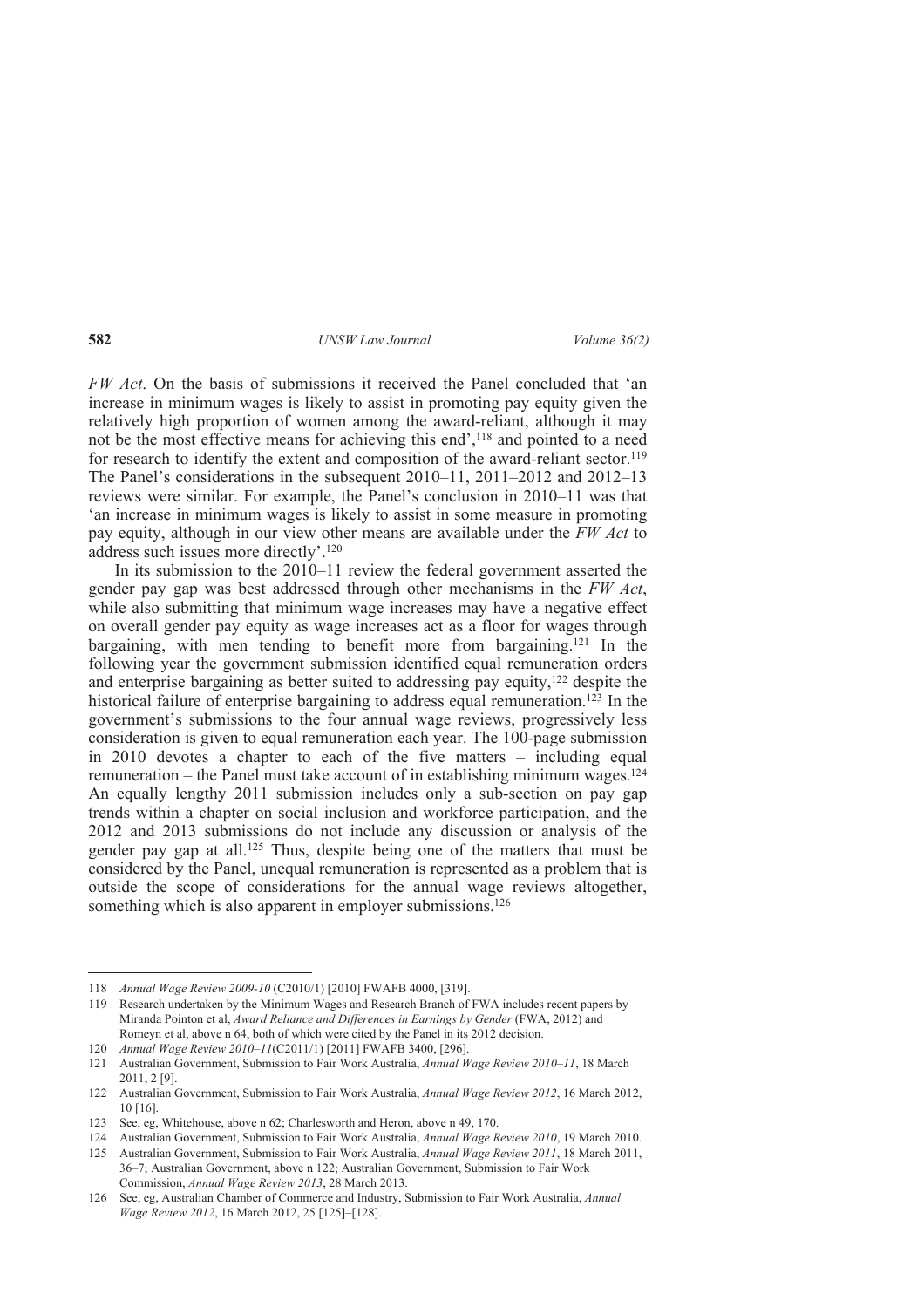The annual wage reviews are conducted by the Panel in accordance with the requirement to 'tak[e] into account' equal remuneration.127 However, to date, the Panel's considerations and the parties' submissions suggest the marginalisation of equal pay as anything more than a peripheral consideration confined to concerns that the award rates system should not worsen or might improve the gender pay gap. This falls far short of a commitment to a system of award classification rates that would support equal remuneration.

The modern awards objective of the *FW Act* requires that FWA, in ensuring that modern awards, along with the National Employment Standards, 'provide a fair and relevant minimum safety net of terms and conditions', must take account of a number of matters including the principle of equal remuneration.128 The award modernisation process – which involved the review and rationalisation of over 1500 industrial awards into 122 modern awards – also required the AIRC to promote the principle of equal remuneration.129 However, assessments of this process suggest that overall a minimalist approach was taken and that there was little time for the AIRC to meet all its requirements or to review rate relativities.130 There is no evidence that attention was paid to equal remuneration, either in the award modernisation process or subsequently, nor that this process, which was finalised in the main by the end of 2010, was informed by the Pay Equity Inquiry which was completed in 2009. The new modern awards have been established without a comparable work value assessment, considered to be essential for equal remuneration.131 The lack of attention to equal remuneration in the award modernisation process and the way in which this issue has been presented in award wage review processes as something of a 'technical' problem best addressed under the provision for making equal remuneration orders do not auger well for equal pay considerations in the current modern award review.<sup>132</sup>

### **D The** *FW Act* **Review**

Our assessment that equal pay has been marginalised in the operation of the *FW Act* is further reinforced when we take into account the 2012 implementation review of the Act. The Review Panel made reference to the provision for equal remuneration orders in their considerations although they made no

 $\overline{a}$ 

132 A review of modern awards is being conducted over 2012–13 as required by *Fair Work (Transitional Provisions and Consequential Amendments) Act 2009* (Cth) pt 2, sch 5. The first full review of modern awards is due to occur in 2014.

<sup>127</sup> *FW Act* s 284(1)(d).

<sup>128</sup> *FW Act* s 134(1).

<sup>129</sup> Julia Gillard, 'Request under Section 576C(1) – Award Modernisation', 2 April 2008 <http://www.fwc.gov.au/awardmod/download/award\_modernisation\_request.pdf>. The request was amended a year later to reflect the inclusion of comparable worth in the *FW Act* equal remuneration principle (see Julia Gillard, 'Request under Section 576C(1) – Award Modernisation', 2 May 2009 <http://www.fwc.gov.au/awardmod/download/am\_request\_con.pdf>).

<sup>130</sup> Charlesworth and Heron, above n 49, 172; Junor et al, above n 47; Marian Baird and Sue Williamson, 'Women, Work and Industrial Relations in 2009' (2010) 52 *Journal of Industrial Relations* 355, 363.

<sup>131</sup> Junor et al, above n 47, 6.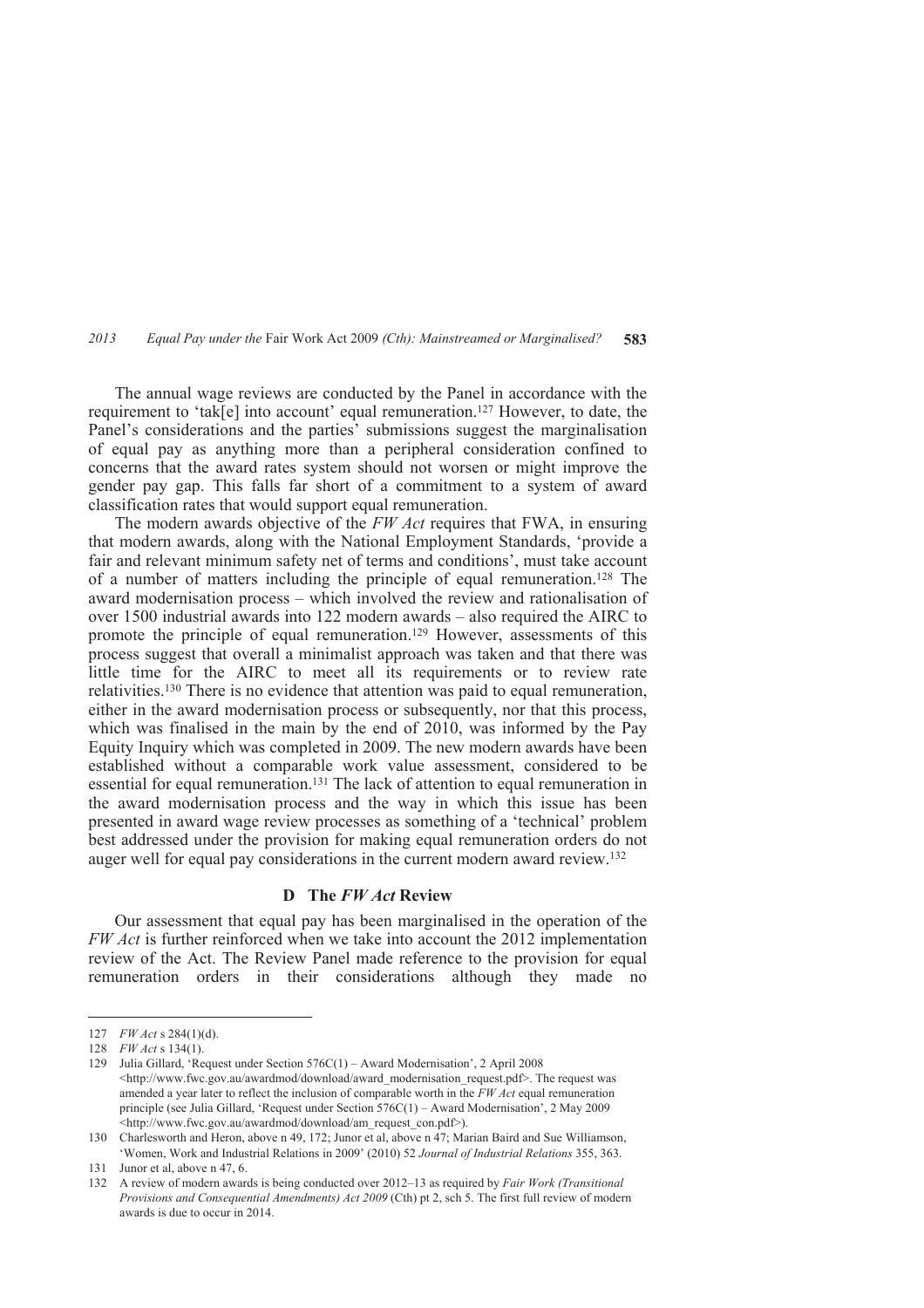recommendations for any relevant changes to the Act. <sup>133</sup> In the wake of the *SACS Equal Remuneration Case*, submissions to the review from employer associations sought to make it more difficult for equal remuneration orders to be made under the *FW Act*. <sup>134</sup> Unions were supportive of the existing provisions with the Australian Council of Trade Unions ('ACTU') submitting that the outcome of the SACS *Equal Remuneration Case* 'shows that equal remuneration provisions are now working properly'.135 However, a number of submissions sought to strengthen pay equity provisions along the lines of the Pay Equity Inquiry recommendations, including making equal remuneration an object of the *FW Act*, taking account of it in enterprise bargaining negotiations,136 and requiring FWA to establish a set of equal remuneration principles to provide the framework around how these matters are to be addressed.137 The ACTU also noted in a list of 'technical issues' that equal remuneration was not, but should be, a criterion in the FWA four-yearly reviews of modern awards.<sup>138</sup>

However, the Review Panel refers only to the employer submissions indicating 'a level of concern' about the operation of the equal remuneration provisions and the contrasting positive submissions from unions regarding the outcome of the *SACS Equal Remuneration Case* in stating it is 'not convinced of the need to amend the existing provisions'.139 The voices of those calling for improved equal pay provisions appear to have been silenced in the context of these opposing views of the main industrial relations protagonists. For the Review Panel the equal remuneration 'problem' appears to be whether or not the current provision for the making of equal remuneration orders is likely to lead to too many successful equal pay cases. The Review Panel expressed no opinion on any submissions relating to the equal remuneration principle that forms part of the modern award and minimum wages objectives of the *FW Act*. In a very recent development the federal government has explicitly rejected calls to make equal remuneration an object of the *FW Act* in its formal response to the Pay Equity Inquiry, pointing to the existing equal remuneration provisions as adequate to provide the necessary regulatory framework to address pay equity.<sup>140</sup>

<sup>133</sup> Department of Education, Employment and Workplace Relations, above n 51, 116.

<sup>134</sup> Australian Chamber of Commerce and Industry, Submission to Department of Education, Employment and Industrial Relations, *Fair Work Act Review*, 22 February 2012, 15, 120–6; Australian Federation of Employers and Industries, Submission to Department of Education, Employment and Industrial Relations, *Fair Work Act Review*, 17 February 2012, 28; Australian Industry Group, Submission to Department of Education, Employment and Industrial Relations, *Fair Work Act Review*, February 2012, 83–7.

<sup>135</sup> Australian Council of Trade Unions, Submission to Department of Education, Employment and Industrial Relations, *Fair Work Act Review*, 17 February 2012, 55.

<sup>136</sup> See, eg, Work and Family Policy Roundtable, Submission to Department of Education, Employment and Industrial Relations, *Fair Work Act Review*, 17 February 2012, 10.

<sup>137</sup> Australian Institute of Employment Rights Inc, Submission to Department of Education, Employment and Industrial Relations, *Fair Work Act Review,* February 2012, 27.

<sup>138</sup> Australian Council of Trade Unions, above n 135, 60.

<sup>139</sup> Department of Education, Employment and Workplace Relations, above n 51, 116.

<sup>140</sup> Australian Government, above n 52, 11.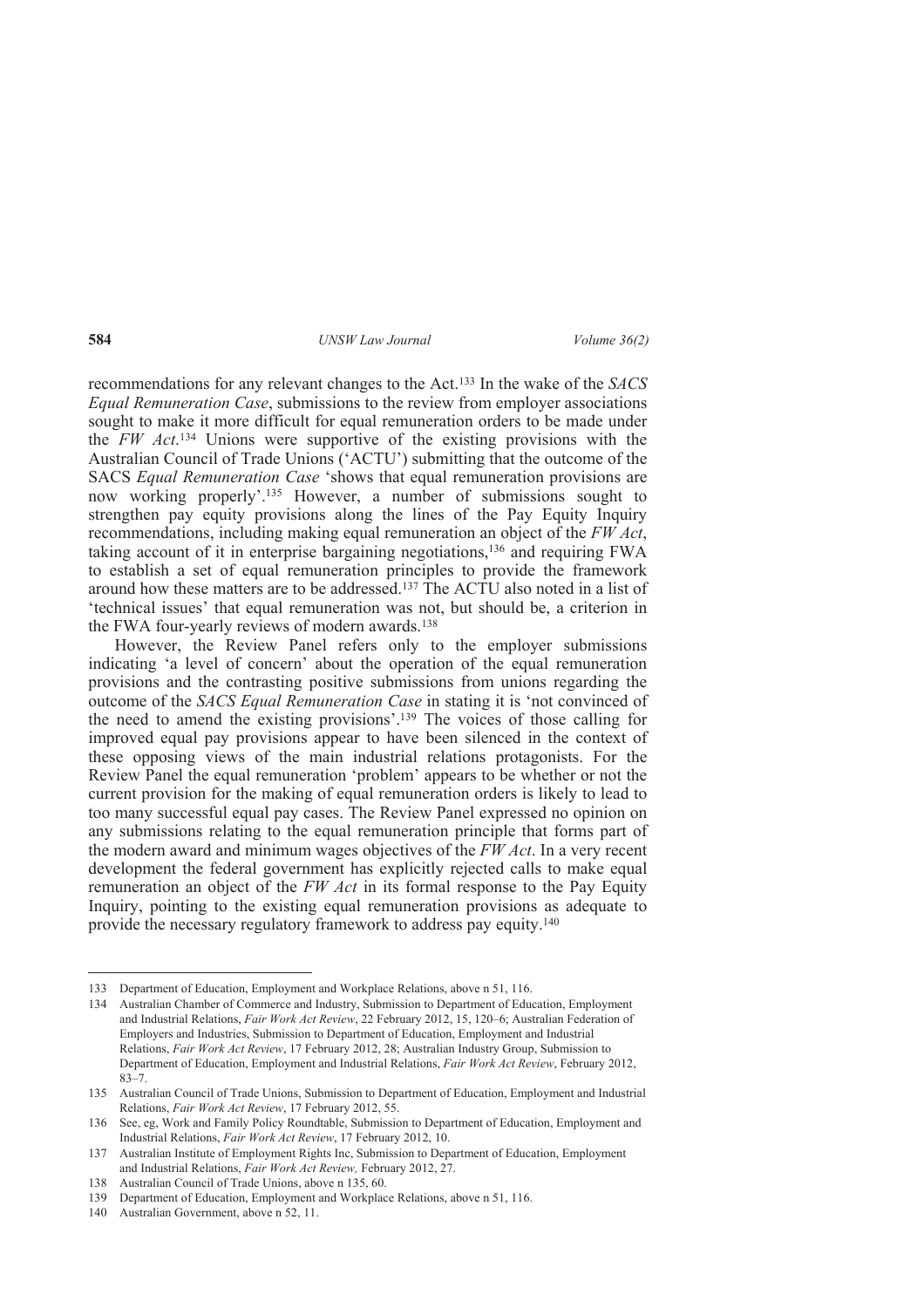# **IV CONCLUSION**

A regulatory response to the complex issues that produce gender pay inequity can at best be only partial. Nevertheless, in cross-national comparison Australia has a unique and potentially powerful legal mechanism in the *FW Act* to progress gender pay equity, a mechanism that could provide fairer wages to workers across whole industry sectors. We suggest, however, that the current responses to equal remuneration in the *FW Act* by FWA, the industrial parties and the federal government fall short of addressing pay inequities that reside at the heart of the operation of the industrial relations jurisdiction. Our analysis of representations of the 'problem' has shown that, far from being recognised as systemic undervaluation of women's work, unequal remuneration is represented as a somewhat narrow and technical issue that has little to do with substantive gender equality. In practice, there is little acceptance of gender pay inequity as linked to, for example, women's historical lack of bargaining power or industrial representation, their over-representation in part-time and casual employment structures, or gender segregation. Further, the problem is represented as being confined to the weekly pay rates of women who are award-reliant and as unrelated to inequitable outcomes from bargaining.

The *FW Act* improved the safety net and re-prioritised collective over individual bargaining, all of which represent positive changes for gender equality in employment in their potential to increase women's pay and conditions. However, the pay inequity problem continues to be represented as being outside the core concerns of the *FW Act*. As we have argued in this paper, despite the specific references to equal remuneration in some of the main wage-setting mechanisms of the *FW Act*, the key working arrangements that structure pay such as working time arrangements and contractual status are not considered to be part of the problem of unequal pay. Gender inequities between awards in regard to these matters are also left outside the scope of equal remuneration concerns. As Charlesworth and Heron point out, the working time minima in awards in feminised industries such as the SCHCDS Award are poorer than those that exist in awards in male-dominated industries.141 These differences have tangible pay equity effects, not least in the wider span of ordinary hours in many feminised awards which decrease wage premia attached to working outside these hours.<sup>142</sup> Further, with single enterprise bargaining the means for improving pay and conditions over awards priority is given to a market-based logic that sidelines any concern for gender equality.

Drawing on the approach taken by Verloo and colleagues to problem representation outlined earlier in the paper,<sup>143</sup> our analysis suggests that, while FWA and the industrial parties have a clear voice in defining the problem of pay inequity under the *FW Act*, ultimately no one is seen to be responsible for

<sup>141</sup> Charlesworth and Heron, above n 49.

<sup>142</sup> Ibid 175–7.

<sup>143</sup> Verloo et al, above n 13.